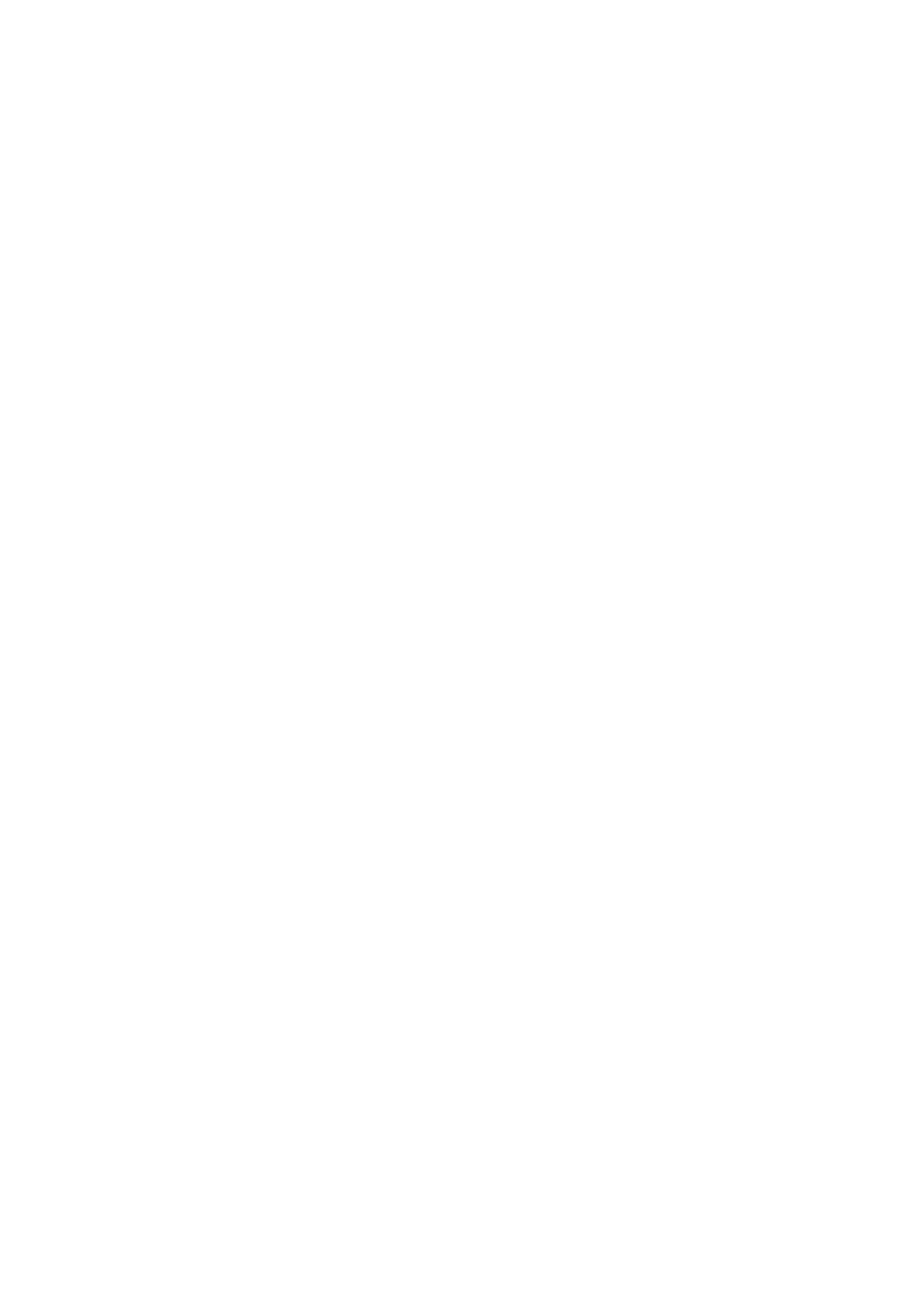# S. No. **CONTENTS** Page 1. From the Director's Desk 2 2. Introducing BIM 3 3. Selection Process 5 4. Placements 6 5. Faculty 8 6. Curriculum 12 7. Personal Growth Lab 16 8. Industry Interaction 17 9. Infrastructure 20 10. Accolades 22 11. Other Information 24 12. Board of Governors 32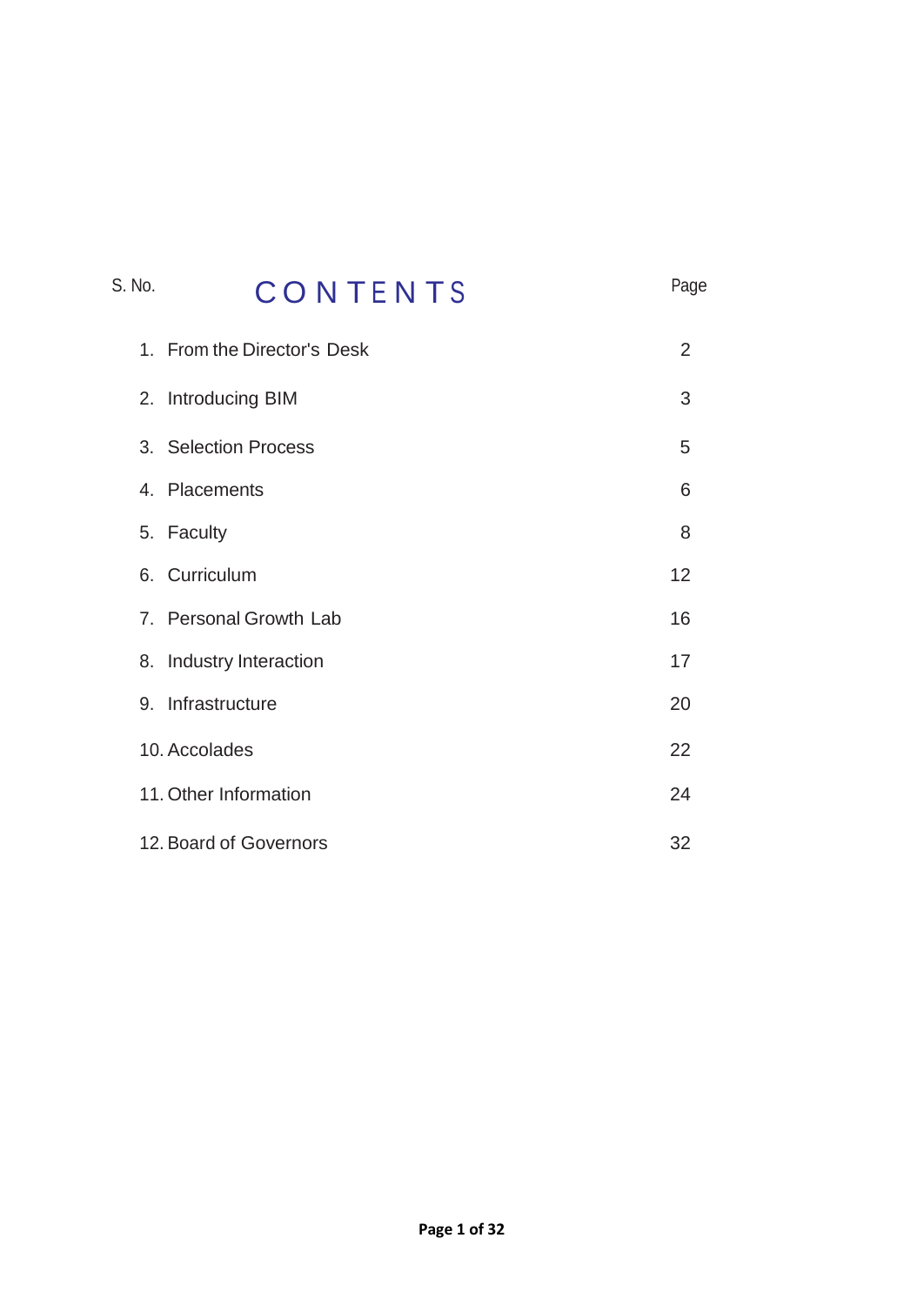# **From the Director's Desk**



I take this opportunity to congratulate and welcome the aspiring business leaders to BIM.

BIM is a unique experiment in academia - industry collaboration. Three great men are credited with the vision behind BIM - Bharat Ratna Shri C Subramaniam, Dr.V.Krishnamurthy, former Chairman of BHEL and Prof. P S Manisundaram, the first Vice Chancellor of Bharathidasan University. They envisioned BIM to be a Business School that would continue to explore new ways of educating the next generation of leaders who make a difference in business and societal environment. Through the past 34 years, BIM has lived up to their vision and has been truly a School of Excellence of Bharathidasan University.

The Chairman of the Board of Governors of BIM Shri T Kannan, the members of the Board, the faculty and staff are all committed to excel the high standards that drive BIM to move on to the next phase of growth to become a world class business school.

Year after year, BIM has achieved hundred percent placements in terms of top tier career opportunities. The competence, hard work, practical knowledge, humility and the right attitude displayed by our students at work attract businesses to frequent BIM.

At BIM, the Admission Process is strict but fair and transparent. I wish you every success and look forward to welcoming you at the Institute for a challenging aroma of experience in June 2018.

> Dr. S. KARUTHIAH PANDIAN **Director**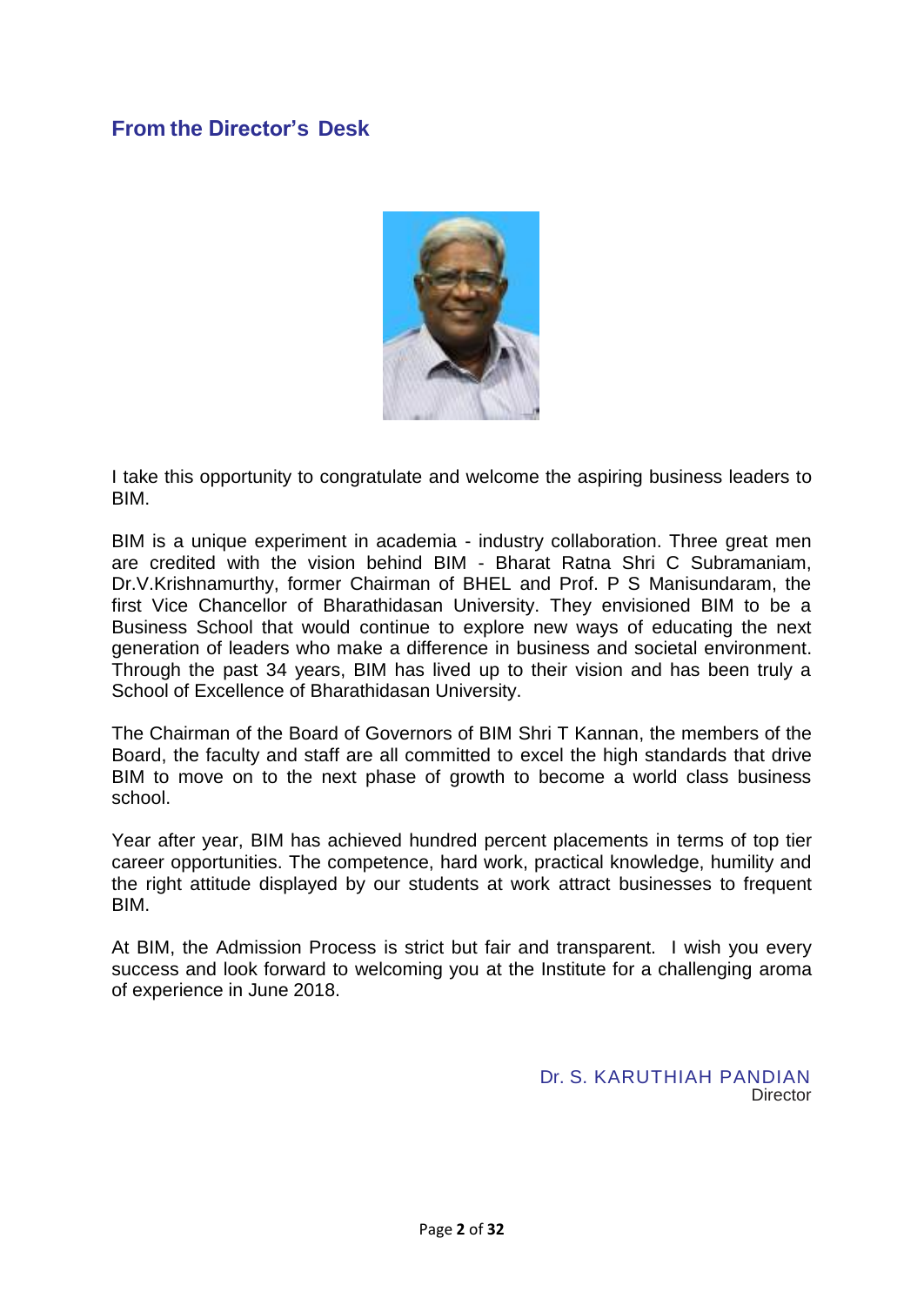# **Introducing BIM**

# **Genesis**

Bharathidasan Institute of Management (BIM) is a School of Excellence affiliated to Bharathidasan University promoted in the year 1984. The founding fathers, Bharat Ratna Sri C. Subramaniam and the then Vice-chancellor of Bharathidasan University Professor P.S. Manisundaram had a vision; A vision of a Management Institute which would be grounded in strong theoretical inputs and would have the proactive partnership of a large Industrial Organisation providing its students with a real world learning experience. This vision culminated in the establishment of BIM, with active partnership of BHEL, Tiruchirappalli.

BIM offers one of the most coveted MBA programmes in India. Entry to this course is regulated through a rigorous selection process. BIM has an annual intake of 120 students. MBA graduates from BIM are widely placed in Industry. The programme has attracted people with diverse backgrounds, career interests and aspirations but who have one thing in common - an interest in learning and a desire to equip themselves for challenging leadership positions.

## **Objectives of BIM**

BIM focuses all its resources and energy only on a two-year full-time residential MBA programme. All other activities that are carried out by BIM, like management development programmes, consultancy assignments, case development, research etc. are aimed at improving the quality of input given to the MBA students.

- BIM's MBA programme is designed to nurture leadership skills and developing the students into responsible citizens capable of succeeding in all types of organisations, large, small, private, public and non-profit.
- $\triangleright$  To inculcate the culture of striving towards excellence and perfection in actions. This is achieved through a highly rigorous admission process for qualified and motivated students, and then by providing these students with the analytical skills, creativity and breadth of awareness necessary to be successful in diverse management situations.
- $\triangleright$  To render qualitative service to Industry by conducting training and development programmes for private and public sector employees.

# **Strengths of BIM**

- $\triangleright$  Direct linkage with industry for acquiring practical skills of management.
- $\triangleright$  Students from diverse educational, social, economic, cultural and regional background are admitted through a highly competitive admission process.
- $\triangleright$  Qualified full-time faculty with a blend of academic and industrial experience.
- $\triangleright$  Successful managers and business leaders as visiting faculty.
- $\triangleright$  Access to extensive facilities like well stocked library, 24 hours computer centre with 82 Mbps Internet facility and wi-fi enabled campus.
- $\triangleright$  Flexible curriculum well-recognized for its breadth and depth.
- $\triangleright$  Career planning and placement leading to challenging management positions.
- $\triangleright$  Distinguished alumni recognized for their performance in the Industry.
- Leading Indian and foreign companies participate in our campus recruitment regularly every year.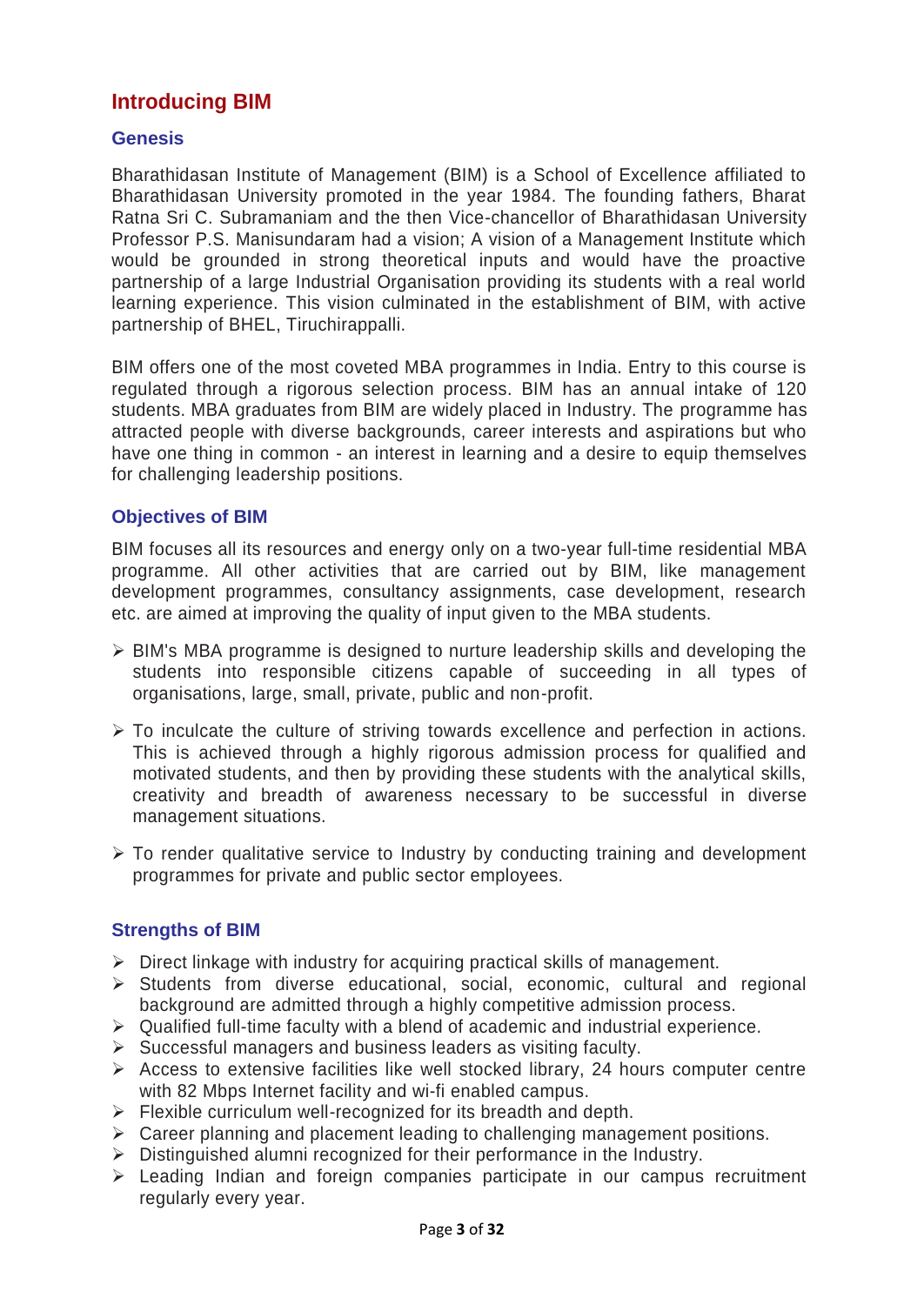# **BIM Philosophy**

Candidates with prior work experience are preferred but outstanding fresh under graduates are equally encouraged. An aptitude for teamwork, the ability to lead and social responsiveness rate high in the selection process.

Each student is a latent source of knowledge and the programme at BIM is skewed to tap that knowledge. The courses offered place a lot of emphasis on interaction through a series of case analyses, seminars, simulations, team projects and corporate immersion program. The students are urged to work in teams and play a significant role in the design and modification of courses.

BIM strongly believes in the philosophy of active student participation in campus activities. Apart from being academically strong, students at BIM demonstrate a spirit of teamwork and independence. This inculcates a spirit of enterprise and initiative in each and every student of BIM. This has helped BIM MBAs mould their personality and performance and has led BIM alumni reach senior levels in top-notch companies all over the world within a short span of time.

# **CRISIL Ratings - CRISIL Business School Grading**

CRISIL awarded the MBA programme of Bharathidasan Institute of Management, Tiruchirappalli, Tamil Nadu as "National A☆☆" and as "TN A☆☆☆"

# **ACBSP International Accreditation**



BIM has opted to embark into the process of international accreditation with ACBSP (Accreditation Council for Business Schools & Programs), one of the most respected accreditation agencies with largest presence in India. This international accreditation confirms the importance BIM gives to quality in education. International accreditation helps to rise the **BRIDGE CON** bar on quality, as the choice for this is purely voluntary and only institutions with commitment for growth and are confident of their position in the community of schools would opt for accreditation from abroad. The process of accreditation will help the faculty and students to network with accredited schools around the world and improve their intellectual capital building process tremendously.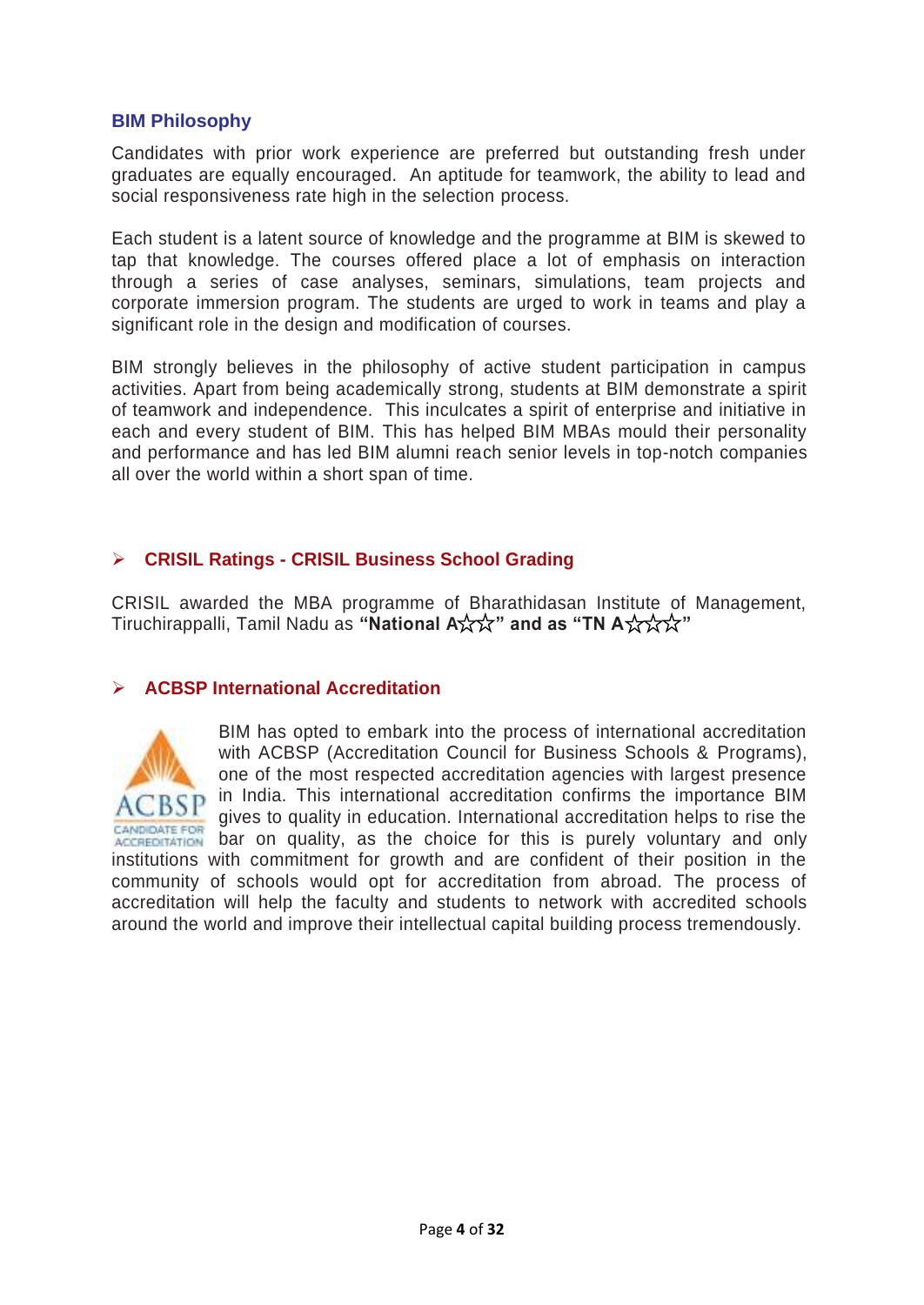# **Selection Process - MBA Admission 2018**

Candidates seeking admission to Bharathidasan Institute of Management (BIM), Tiruchirappalli should appear for the Common Admission Test (CAT) to be conducted by Indian Institute of Management, Lucknow on 26<sup>th</sup> November 2017. The Common Admission Test Registration Number should be incorporated in the BIM online registration page in the space provided therein.

The selection process consists of following stages:

- 1. Shortlisting of candidates based on CAT 2017 scores
- 2. Personal Interview (PI) and Group Discussion (GD) for shortlisted candidates.

Candidates will be shortlisted for the second stage mentioned above based on CAT 2017 score of the applicants. The PI & GD will be conducted at Bangalore, Chennai, Delhi, Hyderabad, Kochi, Kolkata, Mumbai, and Tiruchirappalli subject to availability of sufficient candidates for each of the centres. Academic performance of the candidate in 10<sup>th</sup> standard,  $12<sup>th</sup>$  standard, qualifying degree and relevant work experience are the other components which are verified and given weightage during the second stage of the selection process. The final selection for the MBA programme will be based on the performance of the candidate in all the above components.

# **Eligibility**

Applicants should hold a minimum of Bachelor's Degree (under 10+2+3 or 4 pattern) recognized by UGC in any field including Arts, Science, Commerce, Engineering or Social Sciences. Candidates who possess ACA / ACWA / ACS qualification are also eligible to apply. They should have secured a minimum of 50% marks in their Graduate Degree / Master's Degree examination. Candidates appearing for the final Bachelor's or equivalent degree examination are also eligible to apply. Their admission will, however, be provisional till they produce proof of having passed the examination with a minimum of 50% marks, and evidence of minimum required qualification should be produced before **31st July, 2018** positively.

#### **Disclaimer**

BIM reserves the right to modify the selection process at any time. BIM will not be responsible for any statutory or regulatory developments that may happen after 31<sup>st</sup> October 2017 which will have a bearing on or which will affect the selection process.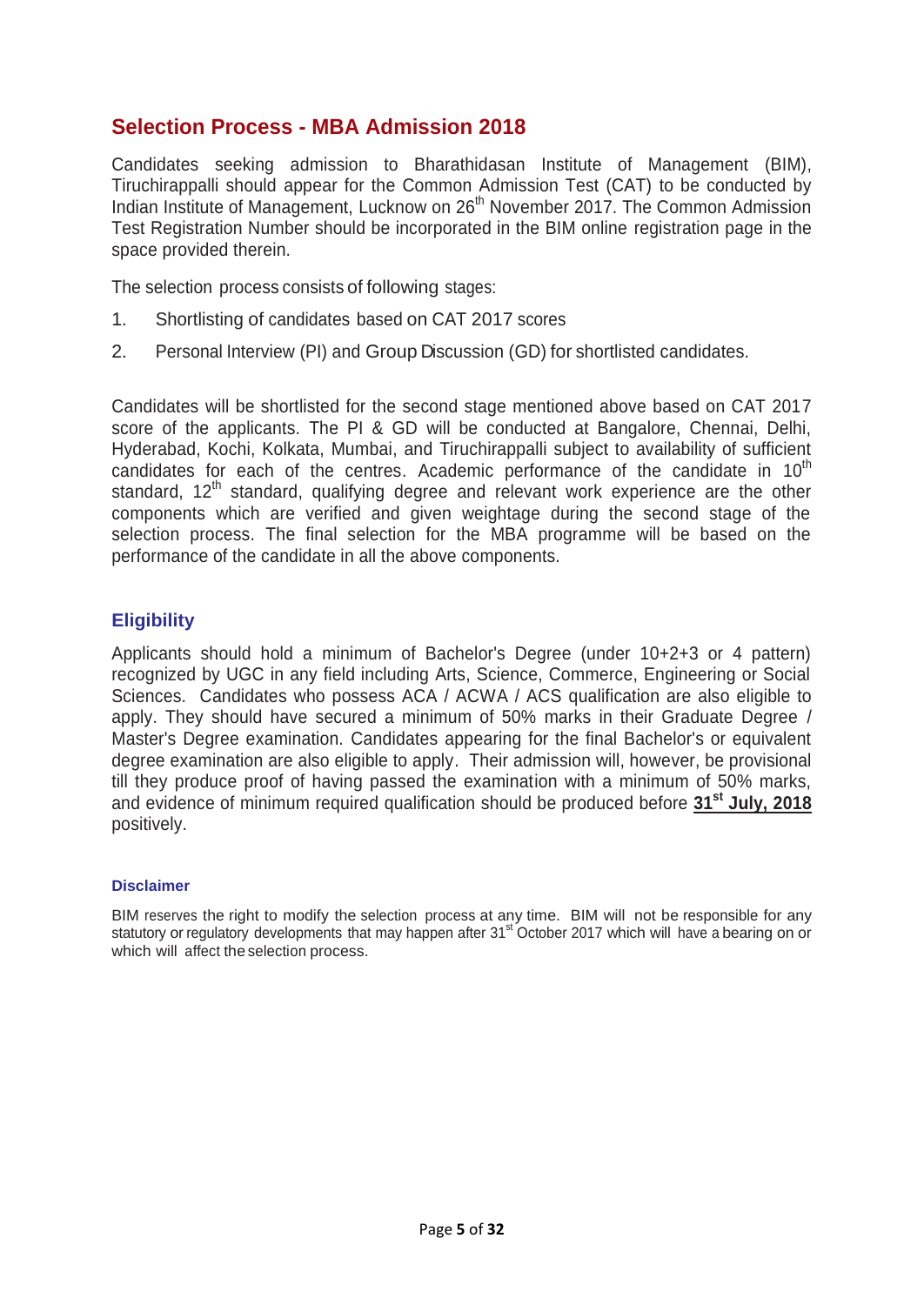# **Placements**

Placements continue to evolve at a rapid pace and this year was no exception. Nearly 70% of the Batch 32 was placed on  $20<sup>th</sup>$  November 2016, the Day 1 of executive placement process. It is a glorious testimony to meaningful and sincere approach to education and consequent growth in understanding and personality of the student. It is also an evidence of mature placement process at the Institute.

Some of the prominent features of the Executive and Summer placement process which is also known as Corporate Immersion Programme for 2017 are:

- Record 21 companies participated on Day 1 of the executive placement process.
- $\div$  More than 100 companies participated in the placement process.
- Even spread of companies across various industries like (Consulting, FMCG, Manufacturing, BFSI, IT & ITes, E-Commerce, Hospitality, Infrastructure, Advertising & Market Research)
- $\div$  Consulting 11, FMCG 14, Manufacturing 28, BFSI 27, IT & ITes 45, Construction – 5, E-Commerce – 2, Hospitality – 1, Retail – 2, Consumer Durables – 1)

The details of the placements this season are given below.

- No of Students who participated in the placement process: 240 (120 for Executive Placements & 120 for Corporate Immersion Programme)
- $\cdot$  No. of offers made by all companies 257 (137 for Executive Placements & 120 for Corporate Immersion Programme)
- No of Companies that participated in the process: 125 (Names of Companies on the BIM website)
- **Average CTC– 10.00 LPA (Executive Placements) and 30 K for Corporate Immersion**
- **Median CTC – 8.50 LPA (Executive Placements) and 15 K for Corporate Immersion**
- **Maximum CTC – 17.00 LPA (Executive Placements) and 1L for Corporate Immersion**
- **Minimum CTC – 6.00 LPA (Executive Placements) & 12 K for Corporate Immersion**

The placement team strives to create opportunities for students so that they find a role that leverages their uniqueness and strengths and make a joyous start to their career.

# **Corporate Immersion Programme**

The Corporate Immersion Programme is a very useful and unique three month stint with a company every student has to undergo which aims at providing live experiences in the field of management. The Immersion Programme provides students immense practical learning and ropes in every aspect of running the business/services and also provides an opportunity for writing a contemporary project on a live business problem, identified with the help of the Mentor in the given organisation. This will surely prove to be a great launch pad for placements and a successful career in future for the students.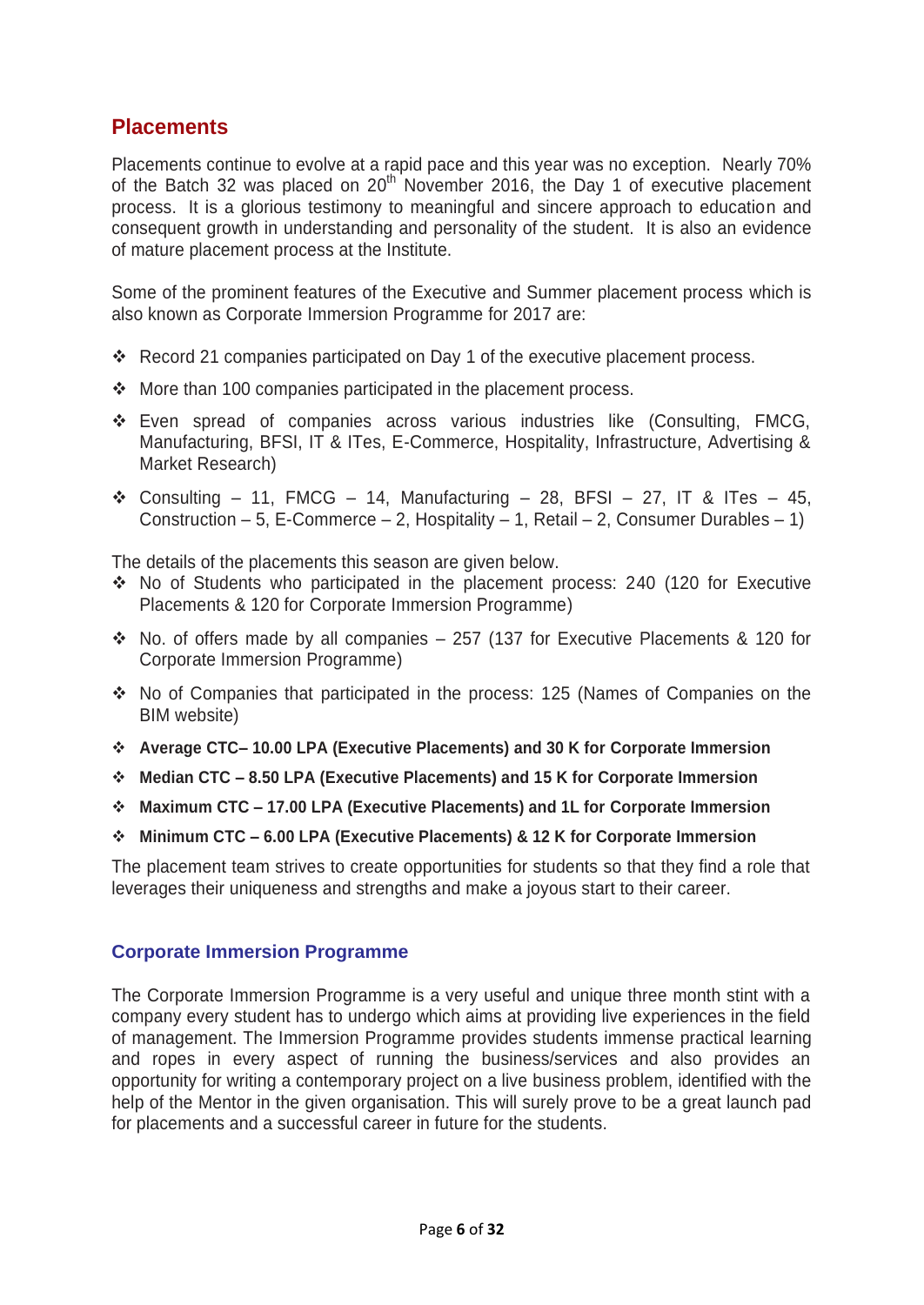## **Some of our past recruiters**

3M India Limited ABP Pvt. Ltd. Accenture Services Ameex Technologies Analytics Quotient ANZ Bank Ashok Leyland Asian Paints Auroville Consulting AXIS Bank Bajaj Auto Finance Bajaj Electricals Berger Paints Cap Gemini **CavinKare** Casa Grande **Citibank** City Union Bank Coffee Day Coramandal **CRISIL CTS** Daimler India Comm. Vehicles Dalmia Cements De Shaw Delloitte Touche Tohmatsu Eicher Motors Ernst & Young Exide Life Insurance EXIM Bank Feedback Consulting Ford Motor Company Godrej & Boyce

HCL Technologies HDFC Bank HDFC Life Insurance HDFC Ltd. Hitachi Solutions HR Johnson Hyundai Motors i3 Consulting ICICI Bank ICICI Securities ICRA Ltd., ICRA Mgmt. Cons. Services iDeck IDFC IMRB International iNautix Technologies IndianTerrain Infosys Technologies Kaya Limited Kotak Mahindra Bank Lotte Mahindra & Mahindra Marico Marmore Mena Intelligence Maverick Systems McCaan MindTree Consulting Murugappa Group Nerolac Paints NCDEX Ogilvy & Mather Olam International Photon InfoTech

Ramco Systems Ltd. Rane Reliance Broadcast Renault Nissan Reserve Bank of India Royal Enfield SBI Capital Markets SBI Life Shell State Bank of India Sundaram Clayton Ltd. Sundaram Finance Sulekha TAFE Limited TATA Motors **TCS** Tentacle Technologies Thirumalai Chemicals Ltd. Thomas Cook (India) Ltd Tiger Analytics TTK Prestige TVS Group Ultramarine Unilever Group Unisys Technologies Vedanta plc Vernalis Systems Vodafone Wealth Advisors India Wipro Consumer Care Wipro Technologies Zoho Corporation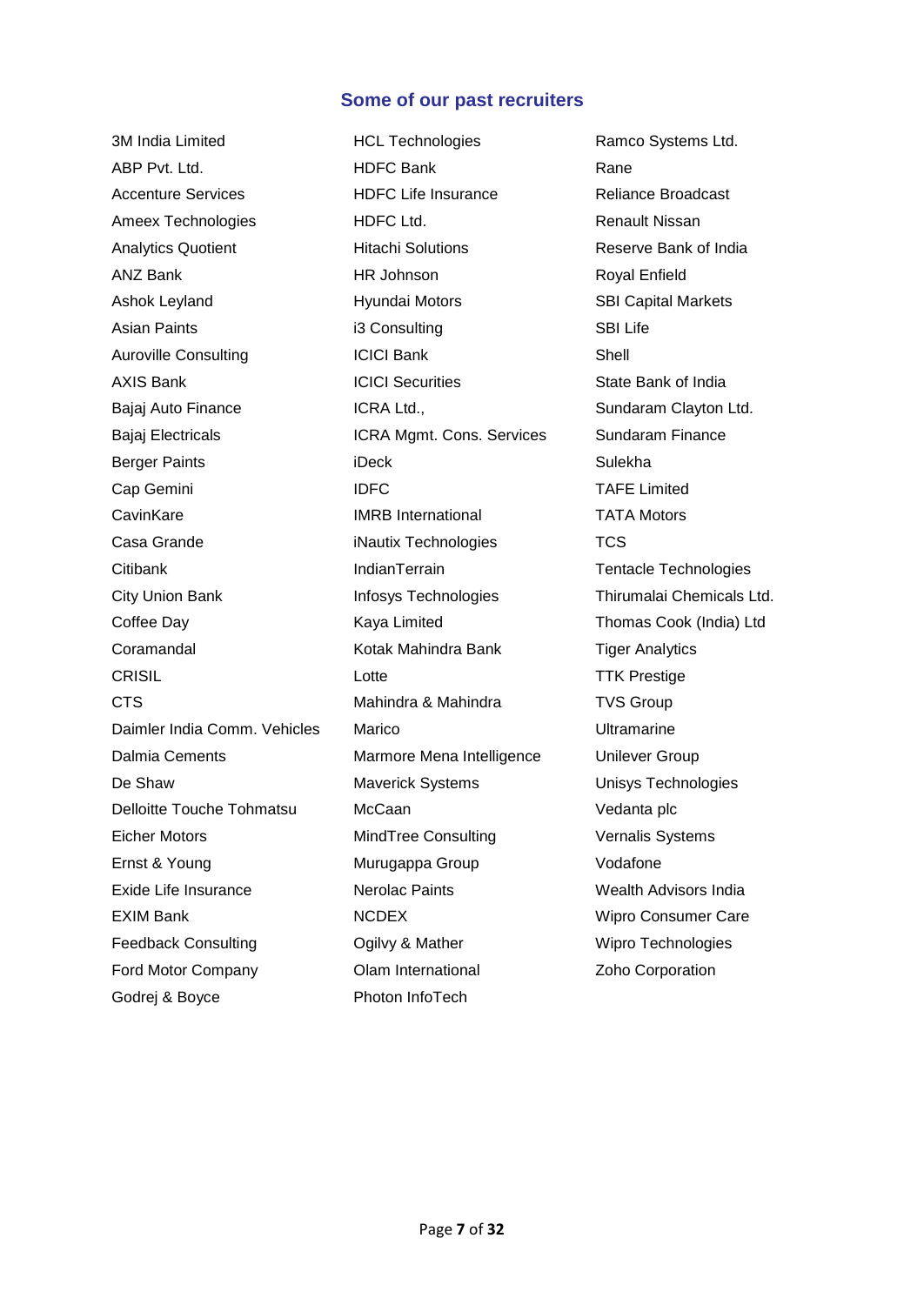# **Faculty**

# **Finance & Economics**

Prof. M. Sankaran, M.Com, MBA



He has 26 years of experience in academics, industry and administration. His teaching areas include Financial Management, Systems, Economics and International Finance. He is involved in active research in Behavioural Finance. Received Best Teacher awards. Has designed and conducted many Management Development Programmes. Published papers in reputed International Journals

Dr. V. P. Sriraman, M.Sc., MBA, Ph.D.



He has 20 years of experience in both industry and academia. Teaches Financial Reporting, Corporate Finance, Corporate Valuation, Corporate Governance, Innovation & Entrepreneurship at BIM. His other areas of interest include Global Financial Reporting, Forensic Accounting, and Access to Finance for MSMEs. As a trainer, he trains corporate executives in the areas of Accounting, Finance and General Management.

#### Dr.R. Subramanian, MBA,FCMA, Ph.D.



He has 15 years of industry experience and 19 years of academic experience. His areas of interest and Research are Cost Management, Corporate Finance, and Strategic Management. He has presented research papers in various national and international conferences on Foreign Direct Investments, Security Markets and Corporate Finance. He is actively involved in guiding the research scholars in the areas of Finance, Cost and Strategic Management.

Prof. S.V. Vijayaraghavan, B..Com., ACA (Chartered Accountancy), MBA (IIM-B)



In addition to being a Chartered Accountant, Prof. Vijayaraghavan holds an MBA degree from IIM, Bangalore He has held a number of very senior positions in a wide spectrum of industries. In his capacity as Director, Finance ISOFT R&D Pvt. Ltd and CFO, Thinksoft Global Services Pvt. Ltd., he has independently handled the finance and accounts operations and has vast experience in the areas of Financial Management, Financial Accounting, Costing, Statutory Audit, Central Excise, Credit Control in diverse industries such as Automobiles,

Financial Services, IT (Hardware and Software). He teaches Financial and Cost management and related courses.

Shri B. Venkatesh, CA, ICWA, CFA, CIPM, FRM, PRM, Managing Principal, Navera Consulting, Chennai Shri A. P. Vasanthakumar, BE, MBA, Investment Principal, Ascent Capital, Bangalore Shri G Srinivasan, MBA (IIM-A), Co-Founder, Dawn Consulting Services, Bangalore Shri A Balasubramanaian, B.Com, MBA(BIM), FCMA, LLB, Former Senior Director (Project Finance & Advisory), IDFC Shri P B Ramanujam, PGDM (IIM-A), AICWA, Bangalore Shri K R Suresh, B.Sc., FCA, LIII, Chennai Prof. V B Athreya, B.Tech (IIT-Madras), MS, Ph.D., Retd. Prof. & Head of Economics Dept., Chennai Dr. S M Suriya Kumar, MA, M.Phil., Ph.D., Associate Professor (Retd.), Tiruchirappalli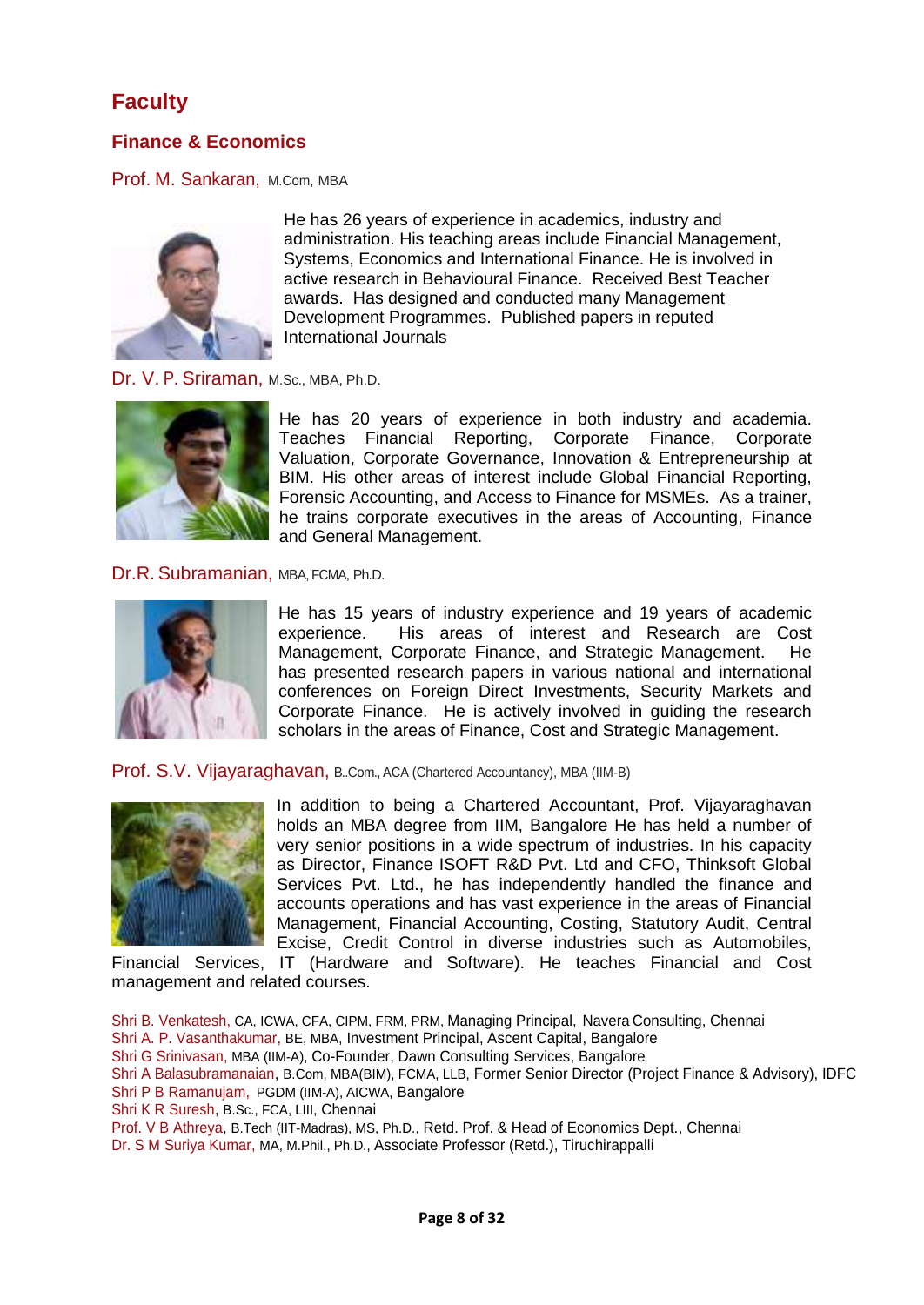# **Marketing**

Dr. S. Sundar, B..Com., MBA, Ph.D.



He has more than 30 years of industry and teaching experience. He teaches Marketing & Consumer Behaviour courses. His research interests are Retailing, Branding and E-Business. He has published papers in national and international conferences in these areas. He has designed and executed Management Development Programmes in the areas of General Management and Sales Skills for organisations like SBI, TAFE, BHEL, NLC, Railways, etc.

Dr. Abhishek Kumar, B.Sc. (Economics), MBA, Ph.D., Associate (IIAS Shimla)



Dr. Abhishek Kumar has more than 16 years of experience across media, telecom, banking and academia. He completed his doctoral thesis on Brand Personality from Pondicherry University. As a part of his doctoral studies, he created a brand personality scale to measure brand personality of business media brands. This scale has received global attention when he presented it at AMA Summer Educator's Conference, Chicago, IIM Ahmedabad and Cmbridge University. He has written several case studies on product development and leadership. Ramco Systems" Product Management was published by

Ivey Publishing and Ganges: A Temporary Institution by The Case Centre. A Tale of Two CEOs remains a popular published case study that explores the balance that a CEO needs to strike between strategy and operations.

He teaches courses in brand management, product innovation and leadership. His courses draw extensively from diverse fields of semiotics, psychology, aesthetics, ontology and phenomenology. As an associate at IIAS Shimla, he presented three papers on application of philosophical principles in marketing, on an ontological construction of a product and on a Foucauldian reading of Tagore and Bernard Shaw dealing with issues of power and gaze. He is currently working on a reconstruction product across three phenomenological levels and on subject-object dichotomy. He has published more than 15 research articles in national and international journals.

Shri R. Kasthuri Rangan, B.Sc., MBA, Consultant, Chennai

Shri G Shanker, B.Sc.,MBA(IIM-C), Founder & President, Madras Consultancy Group (MCG), Chennai Shri R Seshadri, B.Com, PG Dip.in A&M, Director, Anugrah Rural Marketing Academy, Chennai Shri M P Nandakumar, Director, Anugrah Rural Marketing Academy, Chennai Dr. V V Gopal, PGDBM(IMT), Ph.D, Associate Dean (UG), NMIMNS, Bangalore Shri R. Venkatraman B.Sc, M.Sc (Logistics), PGDM (XLRI), Advisor, Bangalore Shri M S Shan, B.E.(CSE), PGPM(IIM-B), Non-Executive Director, Hive Minds Shri N Jagannathan, BE (Hons.), PGDM (IIM-C), Director & CEO, 4<sup>th</sup> Dimension Technologies Shri Kiruba Shankar, BE, CEO, Business Blogging, Chennai Shri Satheesh Krishnamoorthy, M.Com, MBA (Temple University, USA), Brand Consultant, Chennai Dr. Santosh Nair, Founder & Director, Analytic Edge, Bangalore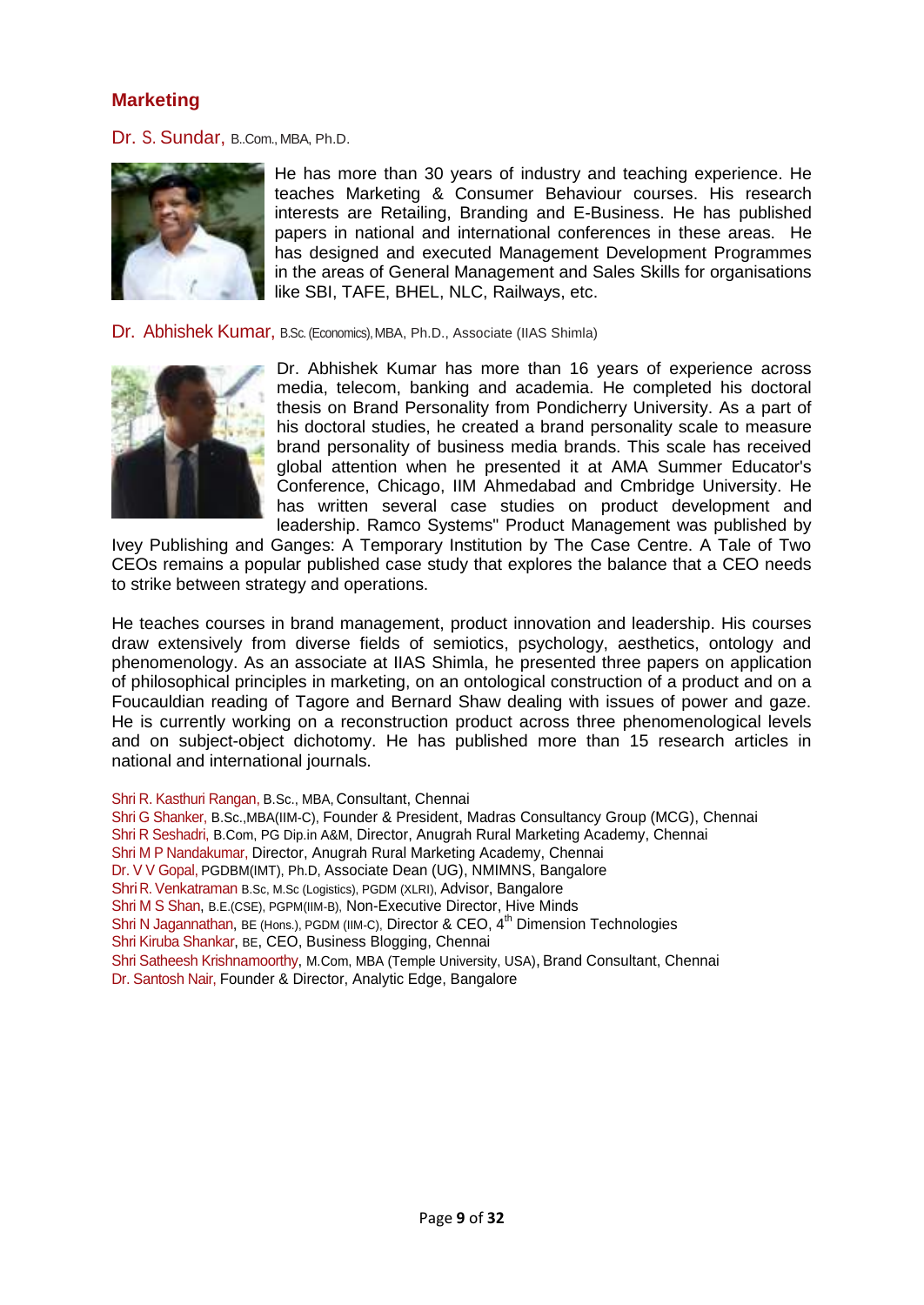# **Human Resources**

Dr. P. David Jawahar, BA (Corp Sec), MBA, Ph.D.



He has more than 29 years of experience in academics/research and industry. He teaches Organizational Behaviour, Human Resource Management and other HR related subjects. He has an avid interest in research and has published many papers. Currently, he is working on 'management of emotions in the workplace' and Employer Branding. He is also a certified Trainer in Transactional Analysis.

Dr S. N. Raghavendra, B.Com, MBA, Ph.D.



He has more than 23 years of Corporate and Academic experience. He has worked with the IT, FMCG, Telecom, Chemical and ITES Industry in the field of Human Resource as a Consultant-Trainer. He specializes in designing and conducting competency and behaviour assessments and various OD interventions. He also trains in areas like Team Building, Leadership, Communication and interpersonal skills between individuals, within teams, projects and organizations. He has a proven record of helping people and organizations by managing their way through challenging issues. He is a Certified

International Coach and NLP Trainer. He teaches Organizational Development, Human Resource Management and other related areas. His research interests are in the area of emotional regulation at workplace.

#### Prof A G Balasubramanian, MBA, Fellow (IIM-A)



He has over three decades of teaching and consulting experience. He has held full time academic positions in reputed institutions and has been in academic leadership positions. He took premature retirement from Goa Institute of Management in April 2016 and now lives in Kochi, Kerala from where he continues to teach and consult. At present, he also teaches as a Visiting Faculty at IIM Kozhikode and the Goa Institute of Management.

He teaches courses in the broad area of Organizational Behaviour and Human Resources Management. He is involved in teacher development for some business schools. He has published several management teaching cases and academic papers.

Shri C. Mahalingam, B.Com, Masters in PMIR, Former Exe. VP & Chief People Officer, Symphony Services, Bangalore Shri Biswanath Ghosh, B.A., M.A., PGDM, PGDTD, Professor & Consultant, Kolkata Shri A Ravikiran, B.Sc., MBA, HR-Lead Outsourcing Novartis Healthcare, Hyderabad Shri Barry O' Brien, Founder, Heritage Resources Pvt. Ltd, Educationist, Author, Quiz Master, Kolkata Shri G D Sharma, B.Com(Hons.), M.A(PM&IR)[,HRM,](http://in.linkedin.com/edu/fos?id=101460&trk=prof-edu-field_of_study)IR,Trg&Dev, HR Consultant & Principal HR Advisory, Chennai Rev.Dr.Joe Arun, SJ, MA, MBA, D.Phil (Oxon)., Director, St. Joseph's Institute of Management, Tiruchirappalli Shri G K Sridharan, B.Sc., LLB, MSW, DBA, Consultant, Chennai Shri V M Ramalingam, M.Com, CAIIB, Director at VRUDDHI Coaching and Consulting, Bangalore

Ms. Latha Vijaybaskar, MBA (BIM), Founder and Communications Coach at Beyond Z, Chennai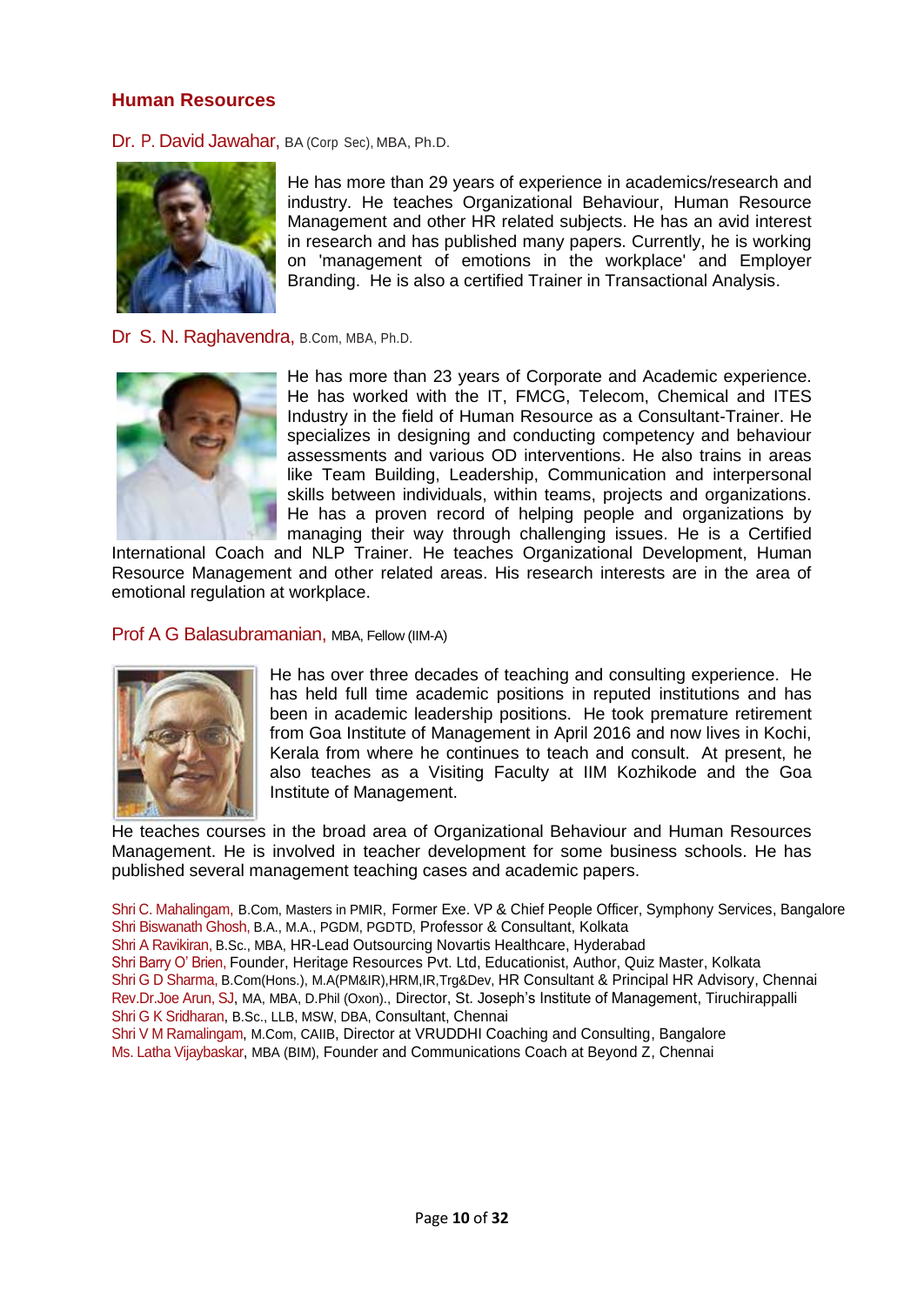# **Operations**

Dr. S. Jaya Krishna, B.Sc., MBA, Ph.D.



Dr. Jaya Krishna is a recipient of Dewang Mehta Best Professor in Operations Management Award. He has nineteen years of Academic, Research, Administration and Training experience at various premier B-Schools. He authored 5 books and edited 57 books in Management, Enterprise Systems, Socio-Economics, etc. He is a researcher in the areas of Supply Chain Competitiveness, Dynamics of Supply Chain

Collaboration, Strategic Management of Supply Chain Collaboration, Evolution Management of Supply Chain Strategic Alliance, Logistics Strategy, etc. His latest international publication include "Supply Chain Competence Framework for Competitiveness and Growth" at NOFOMA'14 proceedings organized and published by Copenhagen Business School, Denmark. He has also published several professional and research articles in different magazines and journals respectively and many of his articles are cited by other researchers across the world. He is a regular resource person and instrumental in handling MDPs, EDPs, FDPs and training programmes at various organizations like Tractors & Farm Equipment (TAFE) Ltd., BHEL, etc. He is also instrumental in institutional building, offering professional advice and academic administration. Dr. Krishna heads the Centre for Supply Chain & Operations Excellence at BIM and is also the Consulting Editor of The Journal of Contemporary Management Research published by published by CECMAR, BIM. As an active member of the PGP team as one of its Vice-Chair/Coordinator, Dr. Krishna has conceived, designed, initiated & promoted several institutional development activities. He is also an active educationist and promoter of good values.

Dr. T. V. Subramanian, Fellow (IIM-A), Management Consultant, Chennai

Prof. T N Ganesh, B.E., M.Tech. (IIT-C), PGDM (IIM-C)

ShriT. J. Hari Krishnan, BE, Head- Revenue Management, Emirates Airlines, Dubai

Shri E Johanan Daniel, MBA, M.Phil., PMP, ASQ, MBB, MD & Principal Consultant, Juran Academy Pvt. Ltd., Chennai Shri Michael Arun, BE, PGDIE (NITIE), Senior Consultant-Planning & Analytics, Capgemini, Chennai

Dr. K Kalyanaraman, Retired as Professor of Statistics, University of Kerala

Shri V Gopalakrishnan, B.Tech., MBA (Logistics, Materials & Supply Chain Mgmt.), Founder & CEO, Global Operational Excellence Solutions, Chennai

# **Systems**

Prof. R. Ruma Agnes, B.E. (IT), MBA, PGDOM



She has 12 years of experience in teaching and the IT industry. Her area of interest includes E-Retailing, Technology in Business, Lean Concepts, ERP-SAP, Analytics using R, Modeling tools such as SEM. She has participated and presented papers in various national and international conferences and has published few articles in national journals.

Mr.Vel, BE, MBA (BIM)**:**



Mr.Vel is an all-rounder IT Professional with engineering graduate from PSG College of Technology, Coimbatore and a management graduate from Bharathidasan Institute of Management (BIM), Tiruchirappalli. He has 26 years of experience in the field of Information Technology.

During the first decade of his career, he worked in a variety of technical and middle managerial positions, delivering IT projects and support on an end-

to-end basis.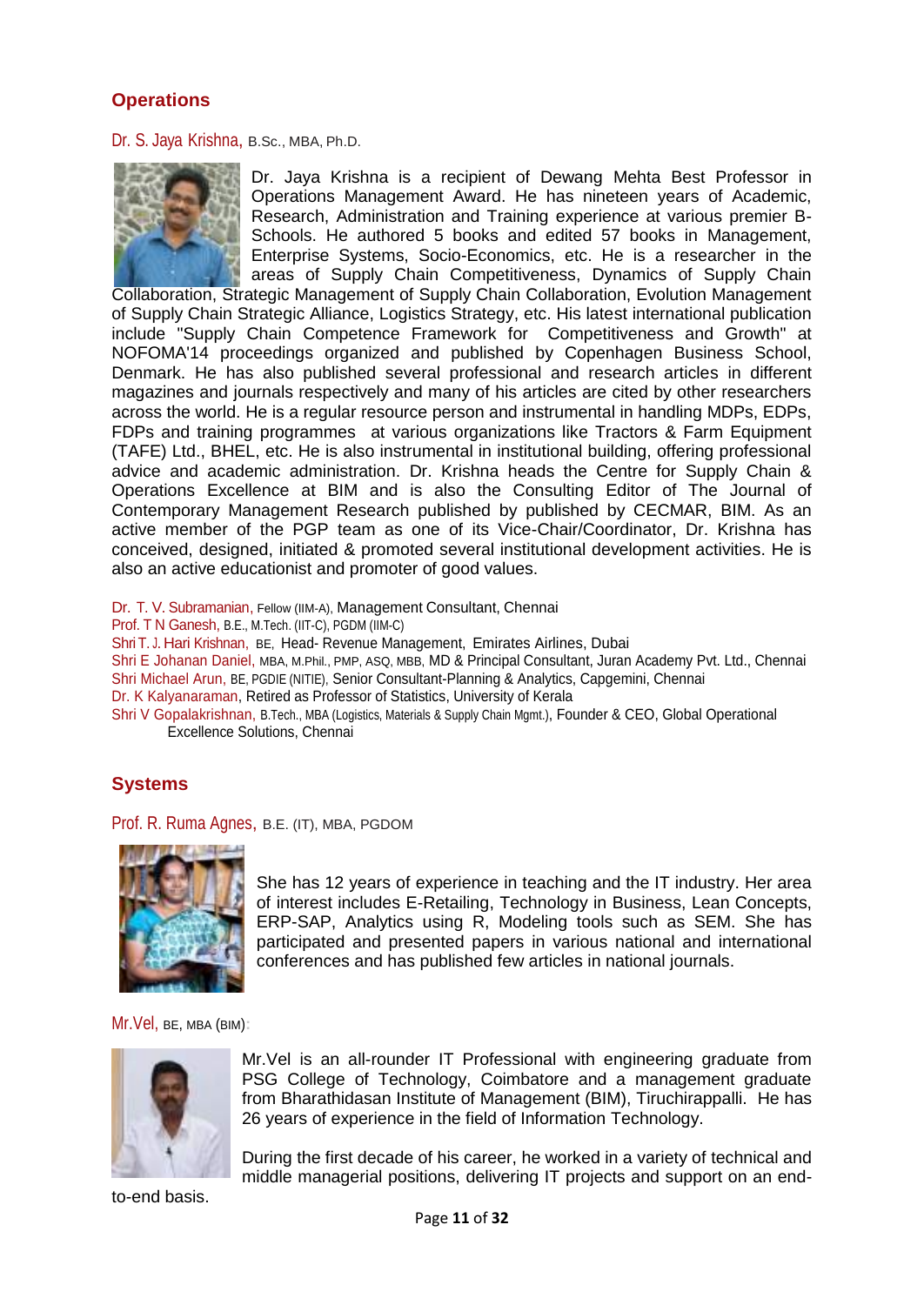For the last 16 years, he has worked in a variety of senior leadership positions in Ford, TVS and CSC. During his tenure as a senior leader, Mr.Vel implemented complex IT programs spanning multiple geographies and cultures, managed IT infrastructure and applications at the national, regional (Asia Pacific) and global levels.

He is well known for his flawless execution of work and excellent people skills. As a senior leader, he not only led the strategic aspects of the IT business, he has also been a coach and mentor to many IT professionals who are occupying senior positions in several corporates across the globe.

Mr.Vel possesses excellent domain expertise in the manufacturing (Automotive & Chemical), IT & ITES, Logistics sectors. In recognition of his excellent work done at Ford, he was handpicked for a short-term assignment at the Ford Headquarters; a project that would re-write the IT strategy for the organization.

Mr.Vel has been featured in quite a few articles in the press and he is also an active speaker on Technology & Business in several forums. Presently, he is closely working with CII as a Mentor for the BYST (Bharathiya Yuva Shakti Trust) program.

After a long and fruitful corporate career, Mr.Vel, now holds the position of President & CEO, for Gen-Q, an organization he has founded that is aimed at providing IT & IT Enabled Services for the MSME segment in India.

He is a voracious reader and an avid audiophile. He loves to share his experience and mentor people.

Shri K. S. Ananthanarayanan, B.Tech, MBA, Chairman & Global CEO, Digipropel Solutions, USA Smt. Vijayalakshmi Sankar, M.Sc.(Maths) IIT(M), B.Ed., CISA, CQA, Director-IT Services, Shree Renga Polymers, Karur Shri Derick Jose, B.Tech., Co-Founder-Flutura Decision Sciences, Bangalore Shri Dinesh Ganesan, MBA, Former VP-Projects, Healthcare Verticle, CTS, Chennai Shri M R Jambunathan, Ex-City Head of a Freelance-Consulting and Training, Chennai Shri Sekar Sethuraman, Independent-Infosec Consultant, Chennai Shri Krishna Kumar, Independent Consultant, Chennai Shri Philip Solomon, B.Sc., MBA (BIM), Service Delivery Manager, CTS, Chennai Shri Sivaraman Kugan, B.Sc, MBA, Senior Project Manager, CSC, Chennai Ms. Sreeradha Vasudevan, BE, MBA, Principal Consultant, Ciber Sites India Pvt. Ltd., Bangalore

# **General Management**

Shri N Bala Baskar, IAS (Retd.), Former Principal Adviser, Finance, Min. of Ext. Affairs, Govt. of India, Chennai Ms.Sukanya Badri, B.Com,ACA, Director, Hexagram Business Solutions, International Business Consultant, Bangalore Prof. V G Sarangan, B.Com., MBA, Chennai

Shri Abhishek Gupta, Co-Founder & MD, i3 Consultancy, New Delhi

Shri D Harsha, General Manager (Retd.), BHEL, Tiruchirappalli

# **Curriculum**

BIM's curriculum is reviewed biannually and is updated to meet the needs of everchanging business environment. Experienced professionals from the Industry and Academia take part in this exercise of restructuring. BIM follows a trimester pattern. The first year of the course provides rigorous grounding in all fields of management. The second year operates on a cafeteria approach wherein the student is allowed to choose from a range of courses. As part of academics, students are given variety of case studies and project works to enhance their diagnostic and decision making skills.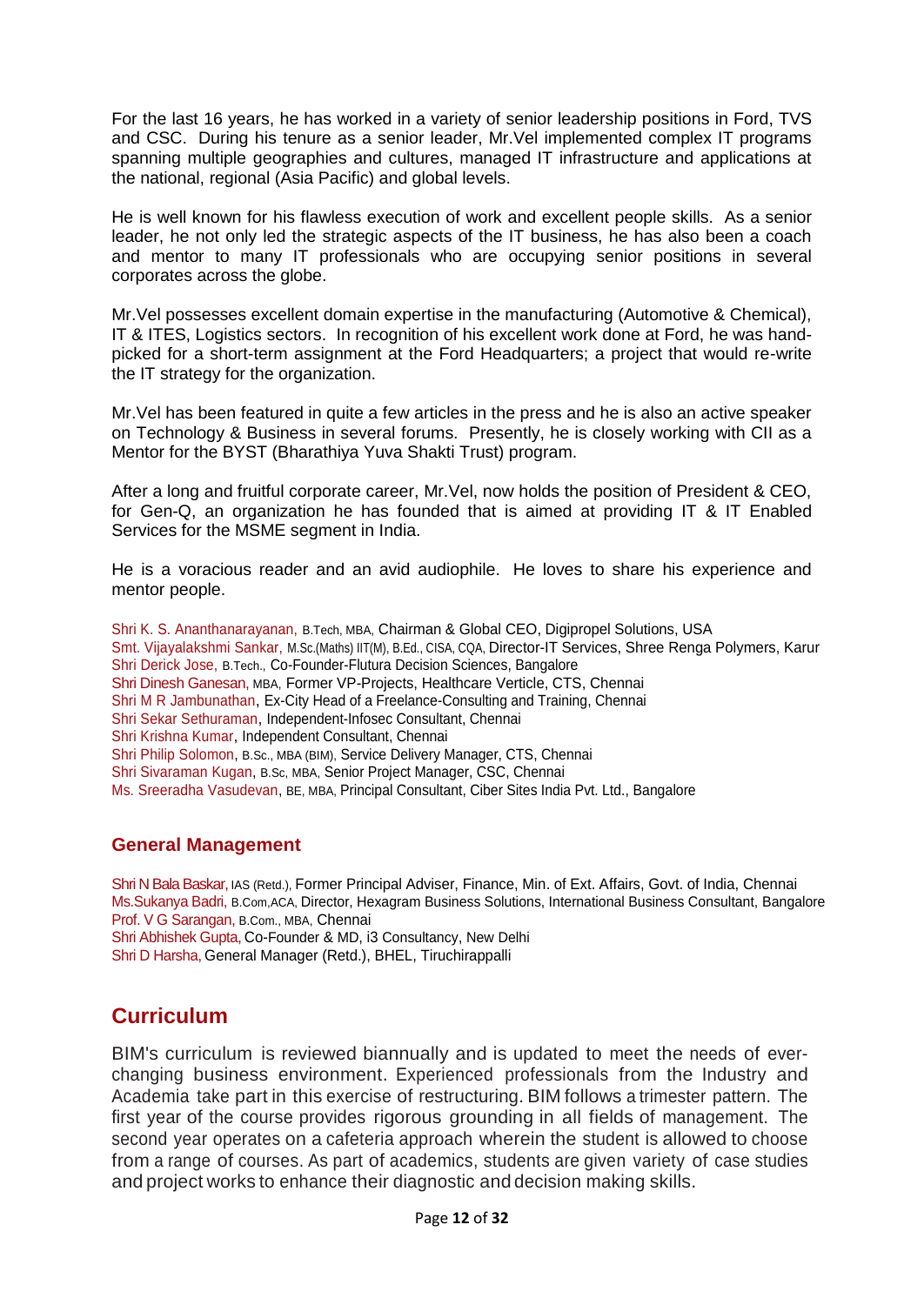# **First Year Courses**\* (\* Subject to change)

# First Trimester

Mathematics and Statistics for Managers Financial Reporting & Performance Analysis Marketing-I Macroeconomics for Managers Technology Enabled Business Management-I Organisational Behaviour-I Regulatory & Legal Aspects of Business-I Business Communication-I Comprehensive Viva Voce

# Second Trimester

Corporate Finance-I Marketing-II Microeconomics for Managers Organisational Behaviour-II Operations Research Operations Management Cost Analysis & Management Productivity IT Tools for Managers-I Business Communication-II Comprehensive Viva Voce

# Third Trimester

Regulatory & Legal Aspects of Business-II Business Research Methods Corporate Finance-II Human Resources Management Business, Ethics, Government & Governance Technology Enabled Business Management-II Productivity IT Tools for Managers-II Environmental Management Business Communication-III Comprehensive Viva Voce

# **Second Year Courses**\* (\*Subject to change)

# Fifth Trimester

## Fourth Trimester

Strategic Management-I + Electives

International Business Environment + Electives

## Sixth Trimester

Strategic Management-II (Simulation Game) + Electives

# **Areas of Specialisation**

# **Finance**

Under Finance stream, we offer the set of papers which are contemporary and relevant for many career paths like Corporate Finance, Banking, Insurance, Security Analysis, Portfolio Management, Mutual funds, etc.

#### **Managing Banks and Financial Institutions**

Banks have a pivotal role in the Indian Economy. The course begins by giving a rationale for the unusually high level of regulation that is prevalent in the industry. Students understand value drivers for banks and learn to critically analyse banking organizations and strategies. Throughout the course, students also get to track and discern emerging trends in global and national banking space.

#### **International Financial Management**

As business are operating on an increasingly global scale, this course provides the students with the theoretical and analytical tools needed to make sound business decisions in an international arena and to specifically understand the nature of exchange rate risk and to learn how to effectively deal with this risk.

#### **Other Electives**

- $\triangleright$  Security Analysis & Portfolio Management
- $\triangleright$  Taxation<br> $\triangleright$  Private E
- Private Equity Finance
- Financial Modeling using Spreadsheets
- > Insurance and Risk Management
- $\triangleright$  Structured Finance and Trading Strategies
- $\triangleright$  Project and Infrastructure Finance
- $\triangleright$  Applied Corporate Finance
- **▶ Corporate Valuation**
- > Corporate Visiting
- Financial Market and Systems (Workshop course)
- Financial Statement Analysis (Workshop course)

# **Marketing**

Marketing area focuses on value creation for the firms through taking a customer orientation approach across the courses offered and prepares the students to understand the importance of customer-centric decision making.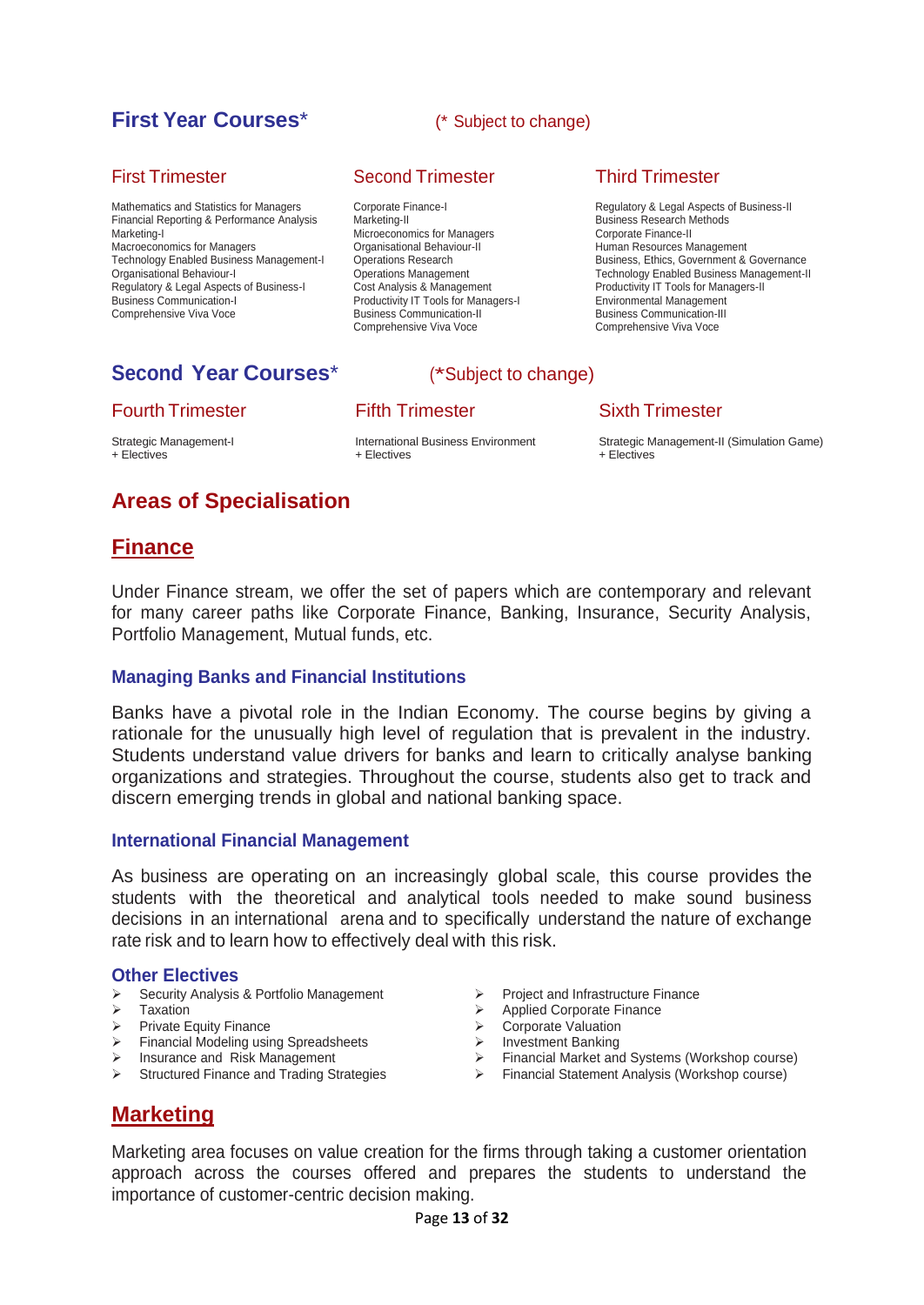# **Brand Management**

The course equips students for the role of a brand manager. The focus will be on exploring and understanding the importance of brands, what brands mean to consumers, and how they should be managed to bring value to the organization. It facilitates an understanding of all major theoretical constructs and established practices that a brand manager is likely to use while discharging his day to day duties. The course explores the psycho-socio facets of a brand and also develops a working understanding of tactical handles that are used to deliver long-term and short-term value to the business.

#### **Sales and Distribution Management**

The objective of the course is to help students develop a conceptual understanding of the role of sales and distribution strategy in marketing. It will expose the students to the personal selling process and selling techniques and tactics in use. It seeks to present the students the gamut of decisions to be taken in developing and directing their sales forces and help the student to develop an appreciation of the role of distribution channels and their management for achieving successful sales strategies.

#### **Other Electives**

- Consumer Behavior
- $\triangleright$  Retailing
- $\triangleright$  Integrated Marketing Communication
- $\triangleright$  Services Marketing
- $\triangleright$  Business to Business Marketing
- $\triangleright$  Strategic Marketing
- > Product Innovation Management
- > Rural Marketing
- > Digital and Social Media Marketing
- > Marketing Metrics & Analytics

# **Operations**

The focus of this area is on the significant aspects of Operations Management, the recent developments and emerging trends in the practices of Operations Management. Some of the courses offered are:

# **Supply Chain Management**

This course introduces strategic value of Supply Chain Management (SCM) in business systems. It intends to make students gain broad understanding and in-depth insights into various facets & issues in integrating different sub-systems of a typical supply chain, and the managerial approaches to optimize inter-relationships. The course also offers broad understanding of key issues, generic strategies and focus areas in SCM, while imparting skills to effectively deal with issues & risks due to uncertainty, complexity and uncoordinated operational efforts across sourcing, making and distribution functions. Besides knowledge & skills for managing drivers and assessing supply chain performance, it offers knowledge & skills for efficient network design, demand planning, inventory control, sourcing and supply management.

#### **Quality Management & Six Sigma**

The course introduces students to the basic concepts, tools and techniques of quality management and how the focus of Total Quality Management (TQM) has become so important for all companies in recent times. Further, the course introduces how the philosophy and methodology of Six Sigma can be applied to improve processes/products/services within various functions across different industries (viz., hospitality, manufacturing, IT, BPO, retail, telecom, etc.). In association with Juran, the course offers Lean Six Sigma Green Belt Certification.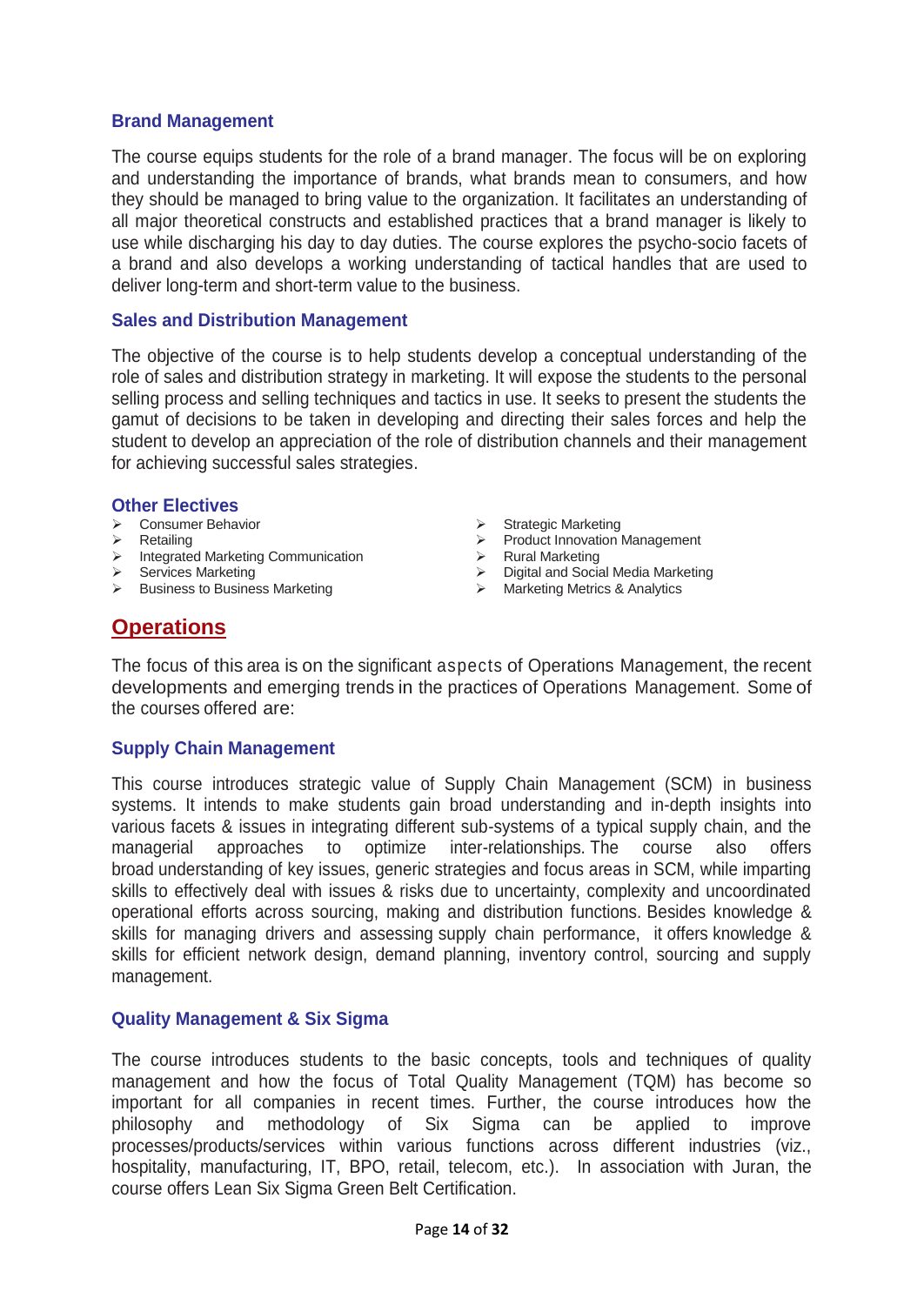### **Other Electives**

- **EXEC** Revenue Management
- Services Operation Management Services Uperandicum<br>
> Logistics Management
- 
- $\triangleright$  Project Operations
- ▶ Operations Strategy
- Value Analysis for Management Supply Chain Analytics<br>Supply Chain Analytics
- 

# **IT / Systems / Anaytics**

The focus of this area is on managing Information Technology and developing IT as a source of competitive advantage. Some of the courses offered in this area are as follows:

# **IT Program Management**

Businesses today are enabled through technologies to a large extent. Hence information technology is the core around which the organizations operate and manage. This course focuses on the definition, delivery and management of IT services; the operational aspects and IT resources required to support the services.

## **IT Governance and Management**

Information Technology is one of the key drivers of all business organizations, which operate in an uncertain and complex environment. IT is an important source of competitive advantage and is closely intertwined with corporate strategy. IT creates business value by maintaining business operations, improving business results and providing strategic leadership in the marketplace for the enterprise. This course helps students gain an understanding of how a dynamic IT strategy and superior IT governance can lead to improved business effectiveness. It also familiarizes them with the critical issues in IT management and provides them the right perspective to place technology in the overall business context.

#### **Other Electives**

- $\triangleright$  Analytics and Business Intelligence
- Business Process Re-engineering & Management
- $\triangleright$  Business Analysis and Design
- Global Information Management
- > Information Products and Services Management
- Machine Learning and Artificial Intelligence
- Spreadsheets for Management (Certificate Course)

# **Human Resources Management**

Due to fundamental changes occurring in the business environment, the Human factor has moved from the wings to the centre stage in the organisational arena. In response to the increasing requirements for HR professionals in the industry, BIM offers a HRM package consisting of the following courses:

# **Organization Development (OD) & Change**

OD functions as an enabler, establishing systems or removing obstacles to increase the organization's potential for effectiveness and success in achieving its desired outcomes. This course examines the sources and nature of change in organizations. New challenges and opportunities the firms face and the choices involved in designing a change initiative in response, are examined. The change processes are discussed with awareness of what the real issues and interests are for all those who have a stake in how jobs are designed and how organizations operate. The course develops an understanding of planned change interventions conducted at individual, group and systems levels. Students will develop their skills in diagnosing and implementing organizational development interventions.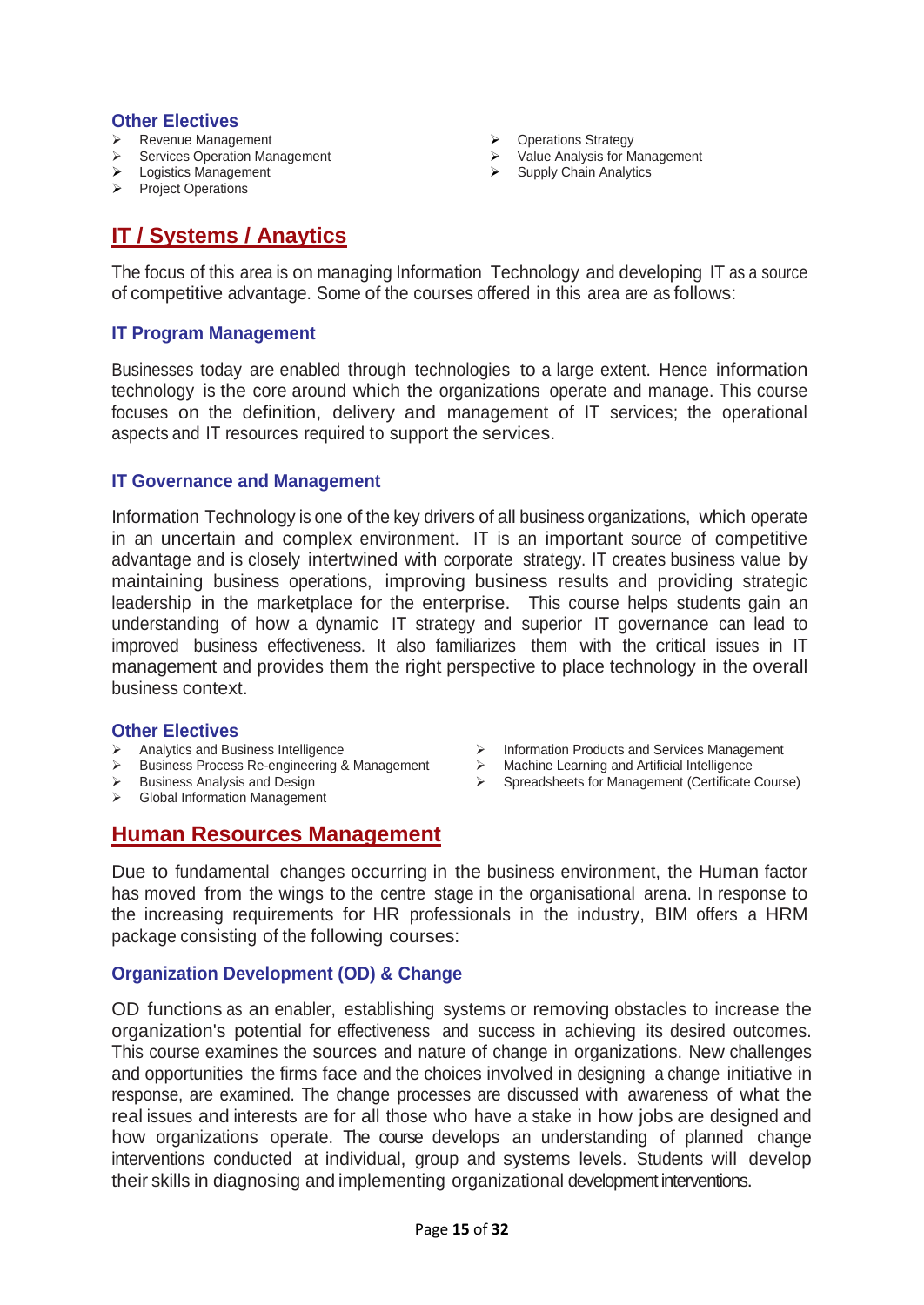# **Training and Development**

It provides an understanding of the systematic approach taken by the human resource development practitioners when instituting training interventions for individuals in modern organizations. Almost invariably the goal is to improve on-the-job performance so as to enhance the overall effectiveness of the organization and to increase the likelihood of reaching organizational goals.

#### **Other Electives**

- > Performance Management
- > Recruitment and Selection
- **▶ Compensation Management**
- > Human Resources Analytics
- $\triangleright$  Industrial Relations & Labour Laws
- Cross Cultural Management
- Strategic Human Resource Management
- Eeaders & Leadership
- **▶** Coaching
- Neuro-Linguistic Programming (NLP) (Workshop course)
- Counselling (Workshop course)

# **Strategy, Entrepreneurship and Management**

# **Design Innovation, Creativity & Entrepreneurship (DICE)**

The course will allow students to develop basic skills in creative problem solving, innovation, and human-centered "design thinking". Innovation has become increasingly important because of the rapid evolution in products, services and business models. The course focuses on the manager's or leader's role as an innovator and facilitator of innovation. This course is intended to motivate students for entrepreneurship. Though a combination of strategic frameworks with entrepreneurship practices, this course tackles a wide range of aspects, namely how new business create value in dynamic environments. It provides real cases of successful and unsuccessful entrepreneurs and a detailed understanding of how start-ups use key innovation concepts in the management process. The course also helps the learners to become thoughtful managers by understanding workplace creativity and ways of harnessing it for organizational excellence.

#### **Other Electives**

- $\triangleright$  Strategic Marketing
- Operations Strategy
- $\overbrace{\phantom{1}}^{\sim}$  Strategic HRM
- IT Governance and Management
- $\triangleright$  Business Consulting

# **Personal Growth Lab**

Teamwork has been increasingly the focus of attention for a wide variety of reasons for quite sometime now. On one hand there is an increased realization that groups need to be the focal point of our attention and organisations require to harness the synergy available in groups. On the other hand individuals require the group both to work in and work with for their (personal) growth and development. This trend towards individuals growing in groups is the focal point of this lab.

Students are therefore taken through a trimester module, along the lines of a workshop, focused on,

- $\triangleright$  Awareness of the self for personal effectiveness;
- $\triangleright$  Awareness of the other for interpersonal effectiveness;
- $\triangleright$  Awareness of the group for group effectiveness.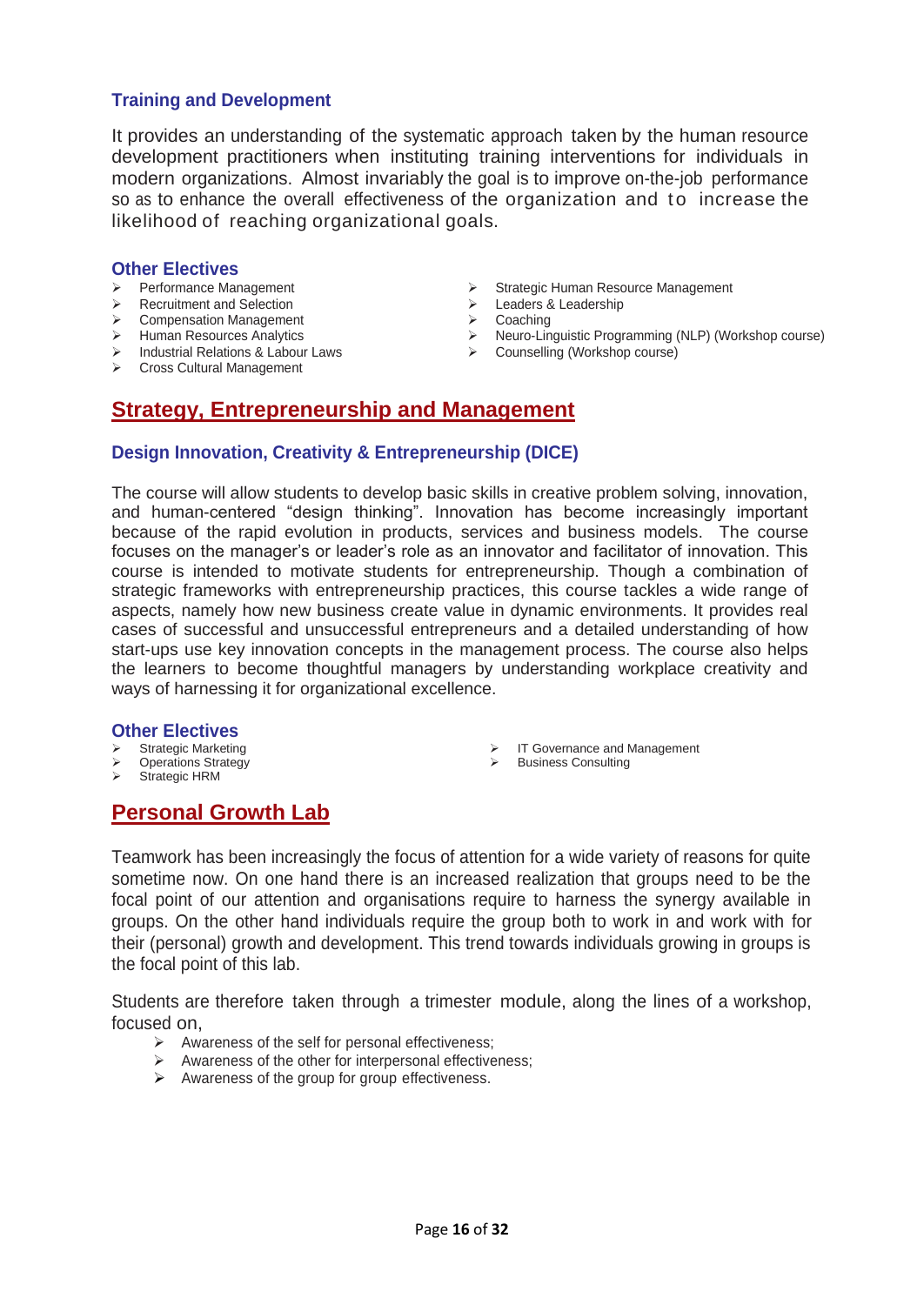# **Industry Interaction**

The world over industry has emphasized the need for proactive B-School and industry interactions as that will help the business managers to sharpen their theoretical prowess with practical insights. This approach to management will help them become more hands-on-managers. At BIM we subscribe to this view completely, and every weekend, renowned captains from the industry take part at length, in discussions on a vast array of contemporary business topics with the aspiring student managers, which are symbiotic in nature.

Over the course of the year, student managers at BIM have been addressed by eminent business leaders on a variety of topics ranging from corporate and business strategy to branding to information technology developments to HR best practices to economic and industrial scenario analysis and many other highly informative topics.

A few of the eminent personalities who have addressed BIM students in the recent past are as follows:

- Shri Ananth Subramanian, Chairman of Board and CEO, DigiPropel Corporation, CA, USA
- Mr. S. Lakshmi Ram Kumar, Vice President–Sales, Ford India, Chennai
- Mr. Sundar Ramamoorthy, Accenture, Bangalore
- Mr. Michael Arun, Sr. Consultant Planning & Analytics, Capgemini, Chennai
- Mrs. Sowmya Ravikumar, Associate Director, Grant Thornton, Chennai
- Mr. Ramaswamy, Digital Consultant in Retail, Consumer & Manufacturing Verticals, Mindtree, Chennai,
- Mr. Vittal Raj, Partner, Kumar & Raj Chartered Accountants, Chennai
- **Mr. Vinod Kumar, Supply Chain Director, TPA, Tehran, Iran**
- Mr.Goutham Chandrasekaran, Associate Director, KPMG, Chennai
- **Mr. M. Kulothungan, Consultant, Bangalore**
- Dr. Venkatesh Sarangan, Principal Scientist & Head-Intelligent Infrastructures R&I Program, TCS, Chennai
- Mr. Ashin Antony, Senior Architect, MindTree, Bangalore
- Ms. Shalini Gupta, Head Marketing, Janmat, Mumbai
- Dr M. Ramachandran, Professor & HoD of Economics, Pondicherry University, Pondicherry
- Shri Rajagopalakrishnan, Partner, Chaturvedi & Co., Chennai
- Mrs. Latha Vijaybaskar, Chennai
- Mrs. Vasanthi Ranganathan, Trainer, Chennai
- Shri R. Kumar, Business Head, Jubilant Life Sciences Ltd, Delhi
- Shri Dinesh Kumar Jain, Delhi
- Dr. R. Surendran, Director-Gastroenterology Department, Apollo Hospital, Chennai
- Shri I.S.A.K. Nazar, Managing Director, Southern Health Foods Pvt. Ltd.
- Shri M.P. Vasimalai, Managing Director, DHAN Foundation, Madurai
- Dr. R. Manivannan, Professor/Political Science, Madras University, Madras
- Rev. Fr. Joe Arun, Director, St. Joseph's Institute of Management, Trichy.
- Shri Samant Singhar, IFS (Retd.), Former Chief Conservator of Forests, Tamil Nadu
- Dr. S. Vadivelu, Sr. Prof. & Director (Retd.), DDE, Madurai Kamaraj University, Madurai
- Shri N Bala Baskar, IAS (Retd.), Former Principal Adviser Finance, Ministry of External Affairs, Govt. of India
- **Shri Anoop Jaiswal, IPS (Retd.), Chennai**
- Dr.V.B. Athreya, Professor, Rajiv Gandhi National Institute of Youth Development, Chennai
- **Shri A. Ashish Patel, Nalanda Capital Pte., Singapore**
- **Shri T.R. Arulrajhan, CEO, ECTRA, Chennai**
- **Shri V Siva Kumar, USA**
- **Shri K. Kalyanaraman, Consultant, Chennai**
- Shri T. Sasikumar, Vice President, Leyland Deere, Chennai
- Shri Ravishankar Sambankdam, Sr. Consultant, Leanding Presales, Intellect Design Arena
- Ms. Dimpi Tejesvi, Trade Marketing Manager, Quatar
- Shri C.A. Sathya Kumar, Mentor, Startups in India, Bangalore
- Shri Siva Rajamani, Strategy and Business Operations, Freshdesk, Bangalore
- Shri Ezhil Venugopal, Head of Transaction Banking, Commercial Bank Intl., Dubai
- Dr. S. Vasudevan, Director Business Development, Institute of Analytics, USA
- **Dr. V.M. Ramalingam, HR Consultant & Trainer, Bangalore**
- Shri Barry O'Brien, Founder, Heritage Resources Pvt. Ltd, Educationist, Author, Quiz Master, Kolkata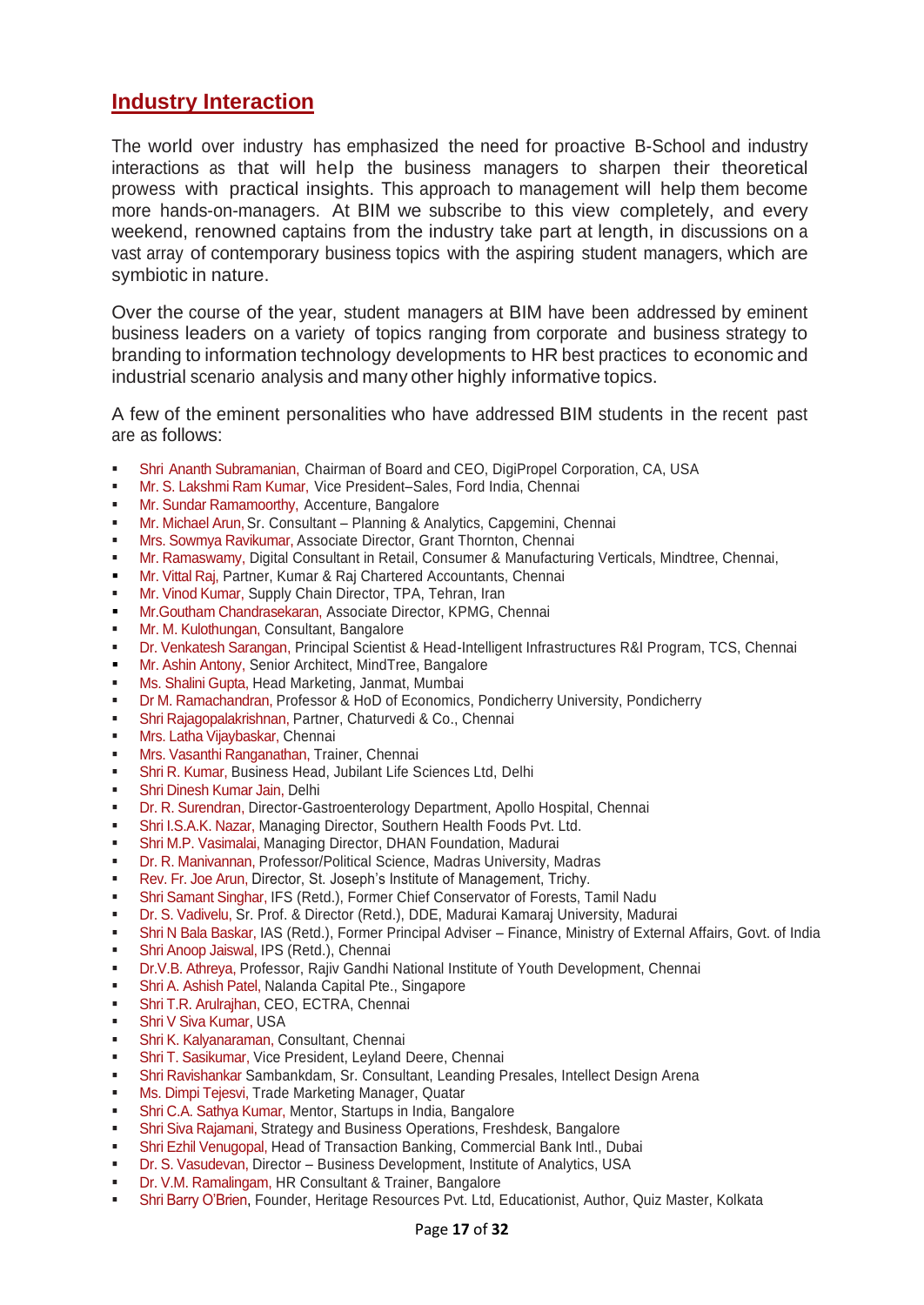- Shri K Parasuraman, MD, Samrriddhi Leadership Academy, Chennai
- Shri R Kasthuri Rangan, Marketing Consultant, Chennai
- **Ms. Payal Gupta, HR Trainer, Mumbai**
- Dr. Balaji Rajagopalan, Dean, Northern Illinois University College of Business, Illinois
- Shri S Subramanian, Sr. VP, MPHASIS, Chennai
- Shri R Karthikeyan, AVP-Retail & Consumer Products, Ramco Systems
- Shri Raghava Rao, Co-founder, Camomile Healthcare Ventures
- Ms. Shalini Gupta, Head Marketing, Janmat, Mumbai
- Group Captain CC Venkataraman (Retd.,), GM, MMA, Chennai
- Shri Satheesh Krishnamoorthy, Brand Consultant, Chennai
- Shri Balaji Chakravarthy, Founder of ScoVelo Consulting, Chennai
- Shri Tarun Bhargava, CFO, Energy Continuum, Mumbai
- Shri Sunil David, Country Sales Director, Telstra India
- Shri Abhishek Gupta, Co-founder & MD, i3 Consultancy
- **Shri Guha Kashyap, Operations Manager, OLA Cabs**
- **Shri M R Sreesha, Pegasus Institute for Excellence, Bengaluru**
- Dr. V Prasanna Bhat, Former Chairman, Karnataka Bank, Bangalore
- Shri R Ramamurthy, Chairman, Cyber Security & Privacy Foundation, Chennai
- Shri SV Subrahmanian, Management Consultant-HR, Leadership & OD, Bangalore
- **Shri P B Ramanujam, Consultant, Chennai**
- Shri Gowrishankar Sundararajan, Director, Blue Ocean Strategy Institute in Kuala Lumpur, Malaysia
- Shri M R Jambunaathan, Ex-City Head of a Freelance Consulting & Teaching
- **Shri M P Nandakumar, Director, Anugrah Madison, Chennai**
- **Smt. Sukanya Badri, Director Hexagram Business Solutions, Bangalore**
- Shri J Badri Narayanan, Business Unit Head–CTS Regional Head Infosys, Chennai
- Shri V M Ramalingam, HR Consultant & Trainer, Bangalore
- Shri P Senthil Kumar, CEO, Gardener Consultancy, Chennai
- Smt. Geetha Anantharaman, Vice President-Operations, TCS, Chennai
- Shri Ganesh Venkataraman, AVP, HCL Technologies, Chennai
- Shri S Babu, Practice Director, Oracle Financial Services, Bangalore
- Shri Chandran, Ex. Executive Vice President, Reliance Telecom, Mumbai
- Shri Madhu Raghunath, Group Head-HR, TVS & Sons, Chennai
- Shri Balu Srinivasan, Sr. Vice President & Chief Information Officer, TVS & Sons, Chennai
- Shri K Parasuraman, Managing Director, Samrriddhi Leadership Academy Pvt. Ltd, Chennai
- Shri Siva Balakrishnan, Vice President-Sales Marketing, Sensiple Software Solutions Pvt . Ltd., Chennai
- Shri S Thirumalainathan, Safety Management Professional, Qatar Petroleum, Qatar
- Shri G Natarajan, Executive Vice President, Credit Kotak Mahindra Bank, Chennai
- Dr. M Krishnakumar, Sr. Manager-Operations/Projects, Apollo Hospitals, Chennai
- Shri Sriram K Iyer, Vice President/Sales, WIPRO Consumer Care, Bangalore
- Dr. C Joe Arun, SJ, Director, Goa Institute of Management, Goa
- Shri M Balasubramanian, Former Head / HR, Mahindra Satyam, Bangalore
- **Shri I Balasubramanian, AVP, CTS, Chennai**
- **Shri K Manickam, Chairman, NIPM, Chennai Chapter**
- Shri P Senthil Kumar, CEO, Gardener Consulting, Chennai
- Shri V Arockia Jerome, Banking and Financial Services, Delivery Excellence Group, TCS, Chennai
- Shri V Ramanathan, Vice President, TCS, Chennai
- Shri Sakthi Saravanan, Head-NPD, Vodafone, Bangalore
- Shri G Srinivasan, Sr. Director-Enterprise Information Management, Virtusa, Chennai
- Shri N Chandrakumar, Chief Technology Officer (CTO), Asia-Pacific-Japan at EMC2, Singapore
- Shri V Rajesh, Retail Expert, Consultant & Trainer, Chennai
- Shri Chakravarthy Perumal, Associate Director, iData System Tech & Consulting Pvt. Ltd. Bahrain
- Shri G Murugesh, Former Head-HR, TSPL (Vedanta Resources)
- Ms. P Renju, Regional Marketing Manager-TN & Kerala, ICICI Securities Ltd.
- Ms. B Jayashree, Head-International Supply Chain, DHL Global Forwarding, DHL Logistics, Chennai
- Shri K S Ananthanarayanan, CEO, Hitachi Solutions India Ltd., Chennai
- Shri Ravi Seshadri, VP & Chief Compliance Officer, Bharti AXA General Insurance Co.
- Shri K Srinivasan, General Manager(South & East), Tube Products of India
- Shri P K Diwakar, AGM, Vanteck Logistics (I) Ltd., Chennai
- Dr. N Kamakodi, MD & CEO, City Union Bank Ltd., Kumbakonam
- Mrs. Vidhya Srinivasan, CEO, Sarara Inc., Chennai
- Shri Pawan Bakhshi, Business Head, Airtel Money, New Delhi
- Shri C Vasanthkumar, Head, Co-innovation Lab, Bangalore
- Shri G Shanker, President, Madras Consulting Group, Chennai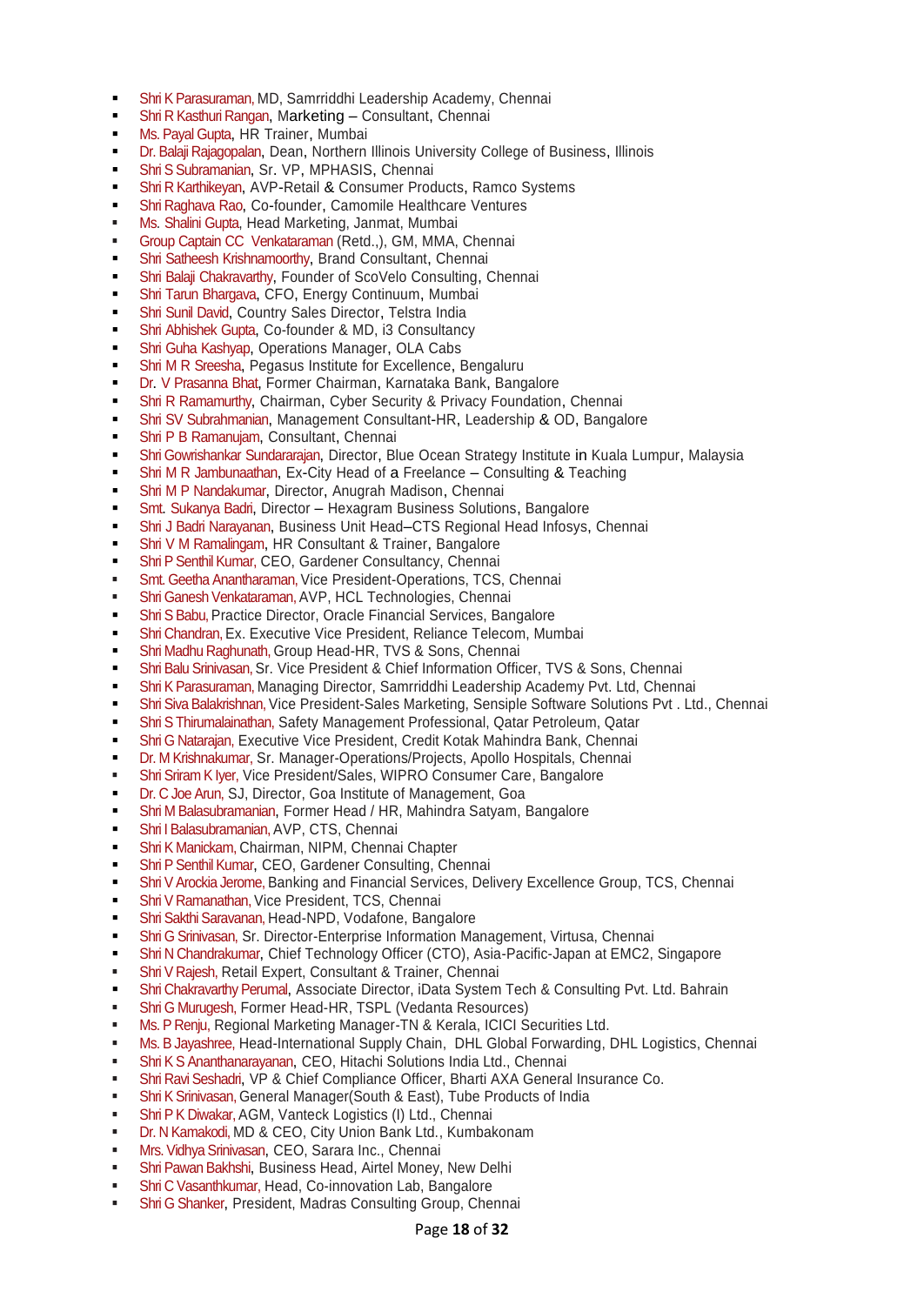- **Shri Srinivas Rengarajan, MD, Inautix**
- **Shri Muthu Singaram, Founder Vibazonee, Chennai**
- Shri T C A Ranganathan, CMD, EXIM Bank, Mumbai
- Shri Gouranga Chattopadhyay, CEO, Chattopadhyay Associates, OD Consultant, Kolkata
- Shri Kiruba Shankar, CEO, Business Blogging Pvt. Ltd., Chennai
- Shri Mani Sudharsan, Regional Head of Traded Risk, Middle East and North Africa, HSBC Bank
- Shri Dinesh Jain, CEO, TDI International India Ltd, New Delhi
- Shri SM Valliyappan, HR Consultant, Chennai
- Shri R Siddharthan, Head-Global Operations, Government Business Unit, TCS, Chennai
- Shri Derick Jose, Cofounder-Flutura Decision Sciences, Bangalore
- Dr. Ram Kesavan Professor, University of Detroit Mercy, Michigan.
- Dr. Sundaram Janakiramanan Head of Finance, School of Business, SIM University Singapore.
- **Dr. Partha Krishnamurthy Bauer Research Fellow, Associate Professor of Mktg. Director,**
- Institute of Healthcare Marketing, University of Houston, USA. ■ Dr. Prabakar Kothandaraman Professor / Marketing, Drexel University, USA.
- Shri K. Vasudevan Principle Consultant, Golden Consulting Services, Golden, Colorado, USA.
- Shri Muthukumar Thanu, CHRO, TAFE & TMTL, Chennai
- Shri Srinivas Rengarajan, MD, Inautix
- Shri Y Rama Rao, MD & CEO, Spark Capital Advisors, Chennai
- Shri Samuel Chander, CGM, EXIM Bank, Mumbai
- Dr. Gunta Srinivas Associate Professor, IIM Indore.
- Shri Jayant Pendharkar Consulting Advisor, Tata Elxsi Ltd., Mumbai.
- Shri Roger C. B. Pereira Roger Pereira Communications Pvt. Ltd., Mumbai
- Shri H. Srinivasan, Assistant Vice President, Star Health & Allied Insurance Co. Ltd., Chennai.
- Prof. Nalini Ravishankar, Prof. & Undergrad. Director, Dept. of Statistics, University of Connecticut, USA.
- Shri Sridhar Ramanujam, CEO, Integrated Brand.Comm Pvt. Ltd, Bangalore.
- Shri Prakash Singh Director-Marketing, Asia Pasific, Beldon.
- Dr. Lakshminarasimhan Professor / Dept. of Computer Science, East Carollina University, USA
- Mr. Isaac, HR-Head, Telecom Business Unit, TCS, Chennai
- Shri Pandiyan General Manager, Murugappa Group, Chennai
- Mr. Anand Santhanam, GM, Brand Mgmt S&M, TAFE.
- Shri M S Ravindran, BPO, HCL Technologies, Chennai
- Shri V Sivakumar, Professor of Business from Coker College, SC, USA
- Shri Balaji Chakravarthy, Founder of ScoVelo Consulting, Chennai
- Shri Oommen Abraham Vice President, CavinKare, Chennai.
- Dr. Olivier Crepin Leblond Chair, ICANN's (Internet Corporation of Assigned Names of Numbers)
- Mr. Madhu Menon, Director, Standard Charted Bank, Chennai.
- Mr. P M Venkatesh, VP, Spark Capital, Bangalore
- Shri P H Rao, Former President, Crompton Greaves and CEO, Airtel (South India)
- **Shri Vijaykrishnan, Vice President, 3M**
- Mr. K. Ramakrishnan, ED & Head (Investment Banking), Spark Capital Advisors (I) Pvt. Ltd.,
- Shri G Srinivasan, Sr. Vice President, Lister Technologies, Chennai.
- Shri K Ramakrishnan, President-Marketing, Café Coffe Day, Bangalore.
- Ms. Kavitha Singh, Head/HR, MAERSK International, Chennai
- Shri S V Kaushik, Sr Vice President-IT & IA, TI of India, (Murugappa Group), Chennai.
- Shri Harikrishnan, MD Avigo Capital Partners, Mumbai
- Shri Raveen Joseph, Head-Institutional Sales, TAFE, Chennai
- Shri Vijay Chander, Head-Business Analytics, HDFC, Bangalore
- Shri Suri, Vice President & Head, (Corporate strategy Planning) Murugappa Group, Chennai.
- Shri Raja Krishnamoorthy, Director, HRD, Talent Maximus India Pvt. Ltd, Chennai
- Shri Raghunathan, CDSL, Security Markets, Chennai
- Shri Vikas Gupta, Founder & Director, 9.9 Mediaworx Pvt. Ltd.
- Shri Kumarappan, Sr. General Manager, Sales and Marketing, TAFE
- Shri S Krishnan, I.A.S, Secretary (Expenditure), Finance Department, Govt. of Tamil Nadu
- Shri Ajay Padmanabhan, AGM-PR, Suzlon Energy Ltd, Pune
- Shri S D Sharma, Beeline HR Advisor/Consultant, Chennai
- Shri Mukundan, I.A.S, Chennai
- Shri Hari Kumar Kasa, Vice President, HSBC
- Shri Balaji Prakash, GM, Food Division, Cavinkare Pvt. Ltd, Chennai

The designation mentioned are the positions held by the said individual at the time of their visit to BIM.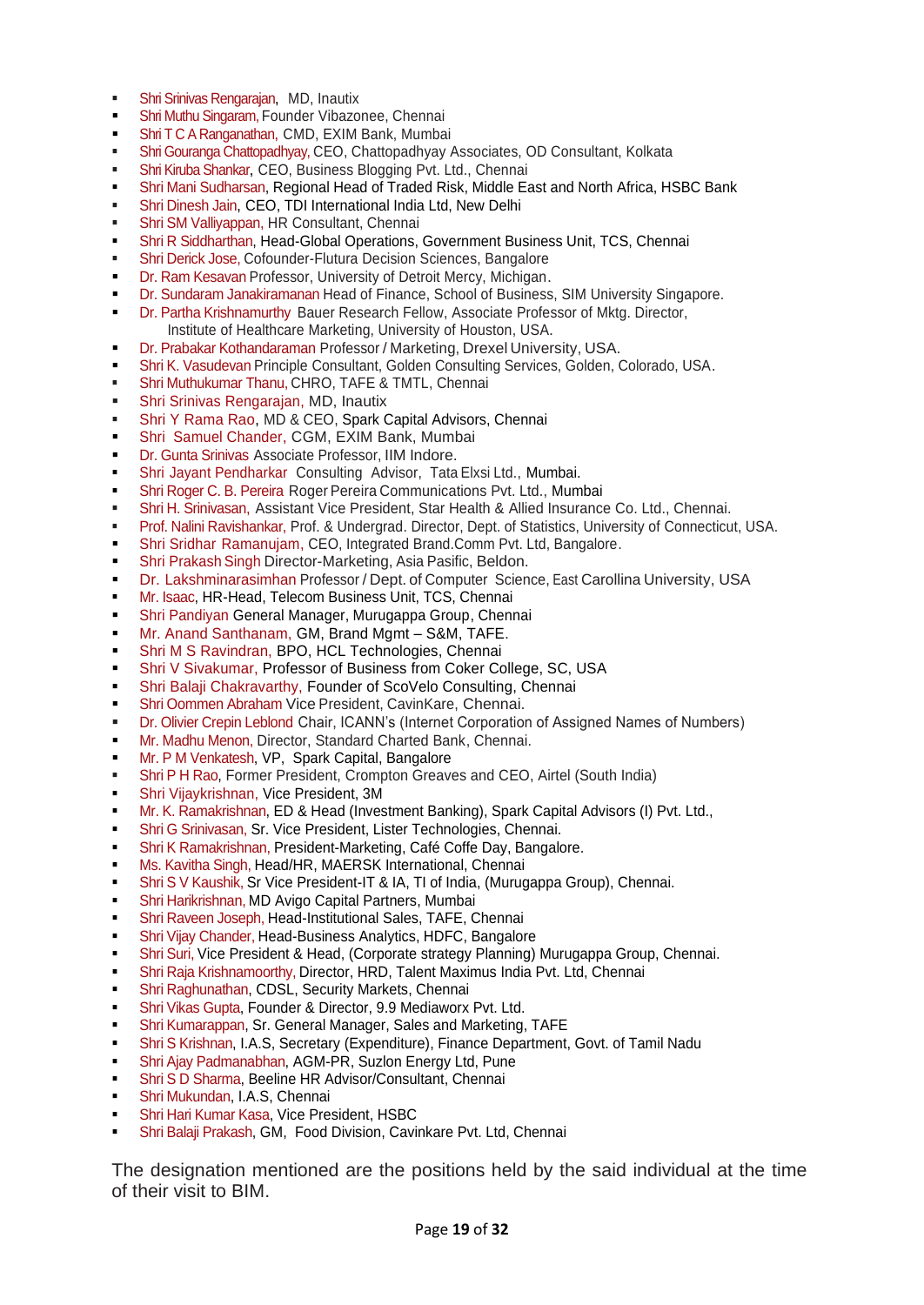Apart from the above, many more leading personalities from various facets of business and walks of corporate life have been a part of this unique interactive series and have acknowledged the students' quality and the Institute's proactive attitude towards the dynamic and competitive business environment engulfing the globe, of late.

# **Infrastructure**

# **Location**

The Institute is located in the sylvan surroundings within the BHEL complex, 21 kilometers East of Tiruchirappalli on the Tiruchirappalli-Tanjore highway. Tiruchirappalli is a town of historical and cultural significance. A town of temples, it has also been a major centre for learning in Tamil Nadu for the last 150 years producing outstanding stalwarts like Sir C.V. Raman, Sir Vishweswaraiya and Dr.A.P.J.Abdul Kalam. BHEL Complex is a peaceful, self-contained township with a mix of people from all over the country living in the Campus. All accommodation, back-up and recreational facilities of the Institute are located in the BHEL Complex.

# **Classrooms**

All classrooms are fully air-conditioned with WiFi



internet connectivity, and are equipped with advanced audio visual aids. Faculty and Students use laptops with multimedia facilities



for classroom presentations, discussions and analysis. All class rooms are connected to internet to facilitate the use of vast online resources for better classroom interactions. The Institute also has access to a large auditorium with a capacity to house more than 1500 people.

# **Video Conferencing Facility**

BIM has full-fledged state of the art video conferencing facility to facilitate interaction with industry leaders in India and abroad.

# **Library**

BIM has a comprehensive computerized library with more than 17,500 volumes. The Library also subscribes to an



extensive collection of over 95 International and Indian journals/magazines. BIM also has several online databases. An impressive



collection of over 500 Video Cassettes and CD ROMs on a wide range of managerial issues complement the

Library's resources. The students also have access to the Corporate Library at BHEL, Tiruchirappalli and the Central Library at the Bharathidasan University. Students and faculty have access to 1,100 journals online including Harvard Business Review.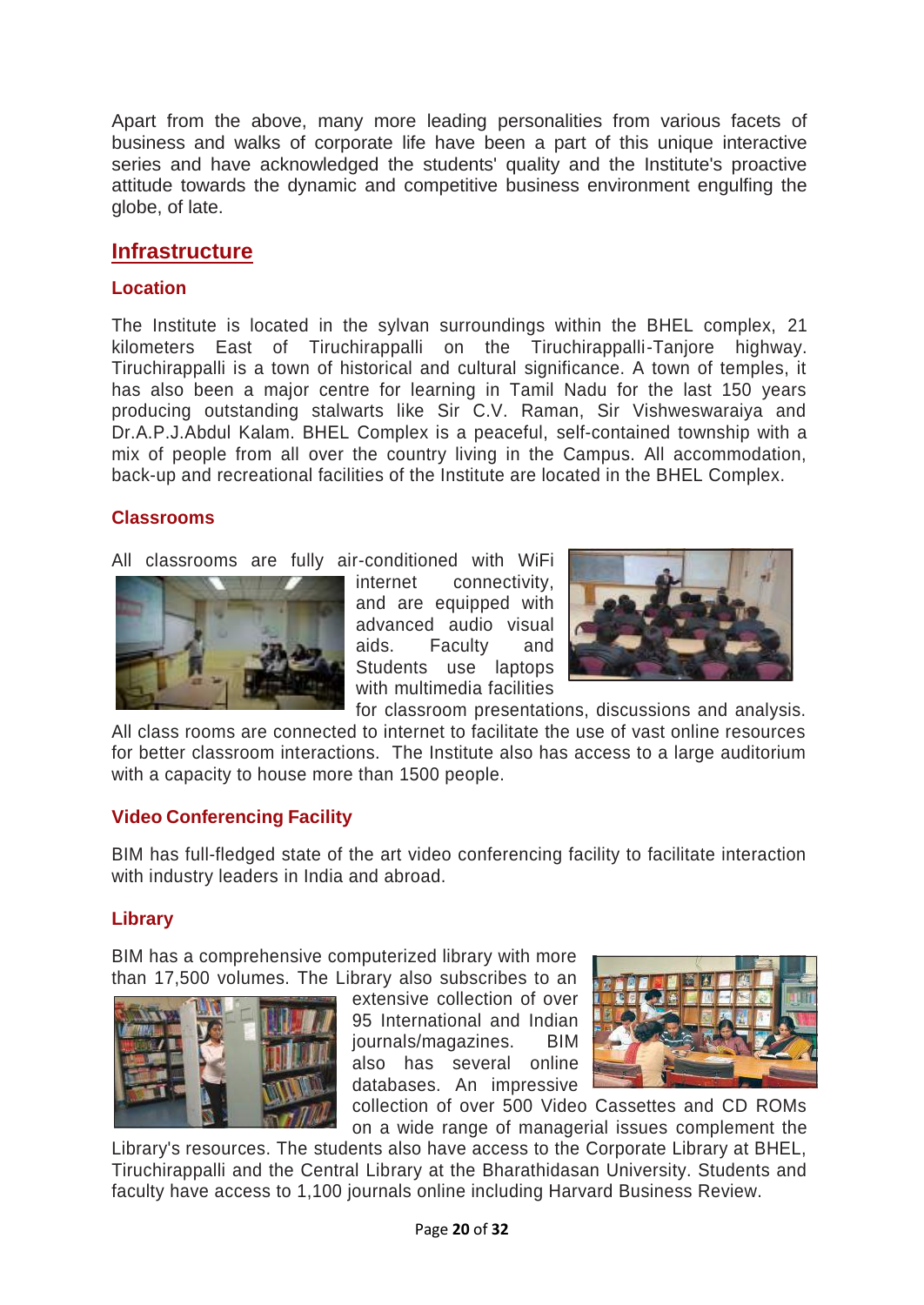# **Online Databases**

EBSCO, CRISIL, INDIASTAT.com, CMIE (Prowess, Industry Analysis Service, Business Beacon), DELNET, CAPITALINE PLUS, PROQUEST, Jgate database.

# **Computing Facilities**

Our Computer Centre (CC) is kept open 24x7 to cater to the need of our students offering them highly flexible user timing. In general, this facility has computers that surpass the requirements of our courses. These client PCs are backed by four high end IBM Blade Servers. We have several softwares that support classroom learning. New softwares as and when necessitated are also installed in our CC to maintain up to date status.

# **Microsoft Campus Agreement (Open Value Subscription)**

BIM has registered for the Microsoft Campus Agreement (Open Value Subscription). This programme provides a complete, inexpensive solution to keep academic labs, faculty and students of BIM on the leading edge of technology.

The numerous benefits that will be derived as part of this membership include:-

- $\triangleright$  Access to the latest set of Microsoft platforms, servers, and developer tools.
- $\triangleright$  License to install the software on any number of lab machines for instructional and research purposes.
- $\triangleright$  Four technical support incidents in addition to access to the managed newsgroups.
- $\triangleright$  Private newsgroups where faculty can ask technical and administrative questions, collaborate with each other, and talk with the Microsoft team.

Comprehensive Web site that provides resources for faculty, including:

- $\triangleright$  Programme information and news.
- $\triangleright$  Projects, tutorials, academically focused articles, and curriculum.

#### **ORACLE Academic Initiative**

ORACLE ACADEMIC INITIATIVE

BIM has registered for the ORACLE Academic Initiative. This initiative will provide valuable benefits by way of access to the latest Oracle software, state-of-the-art Oracle curriculum, faculty training, certification resources and free membership to Oracle Technology Network (OTN).

#### **IBM SPSS Statistics 18**

BIM has acquired the SPSS Statistics 18 Package, which is widely used for data analysis.

#### **Language Labs**



Interactive Language Software Suite (**French, Spanish & German**) have been installed in computers within the Computer Centre. This software is most comprehensive language-learning software package and contains three programs designed to let novice to intermediate level learners take the provided course material into the environment in which they are most comfortable learning. It offers numerous

lessons, interactive, immersion style course and research-based vocabulary building system with over 2000 words and phrases, flash cards, pronunciation practice, learning games, and other engaging activities.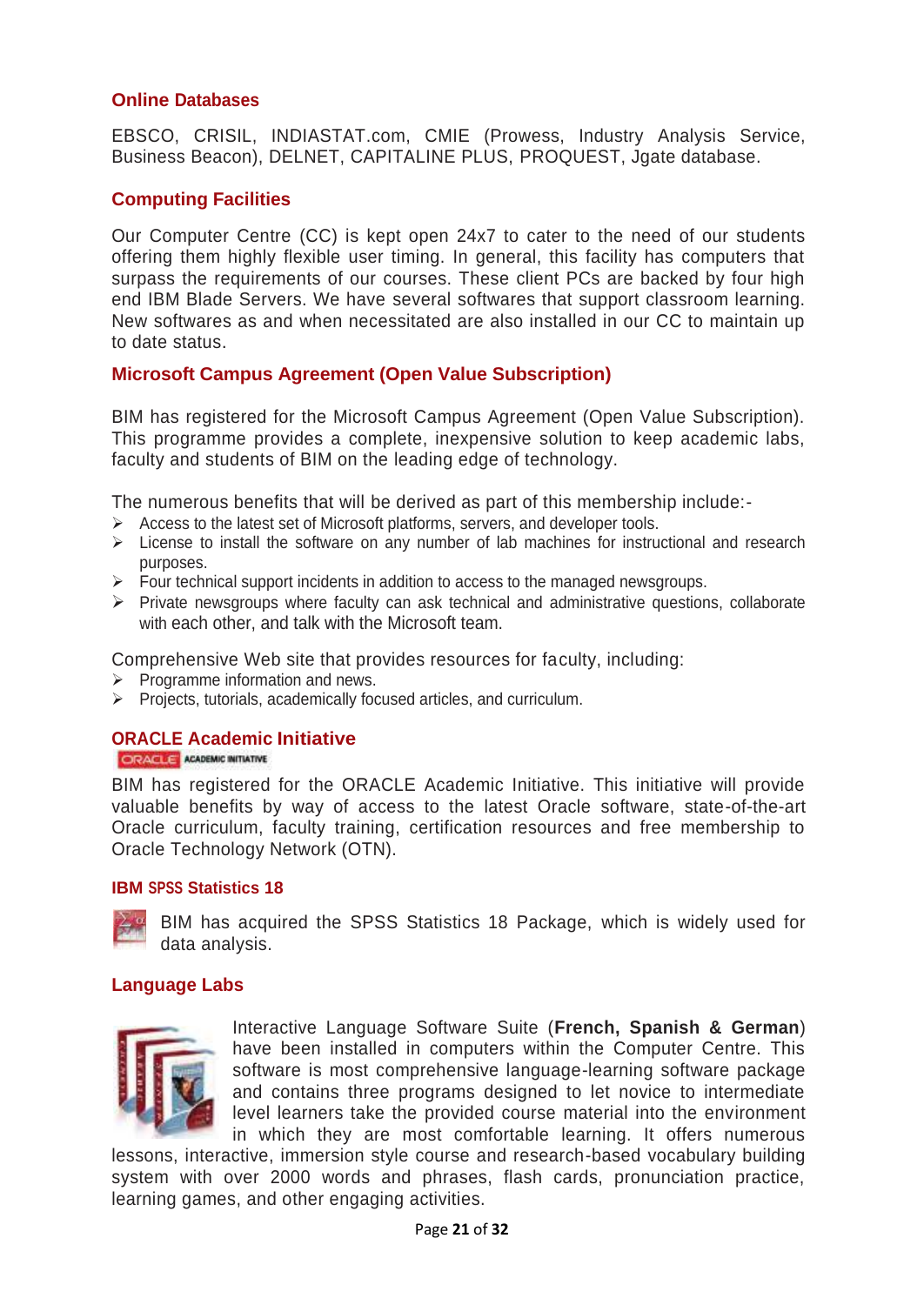# **Accolades...**

"One of the most satisfying moments to interact with Young Professionals of tomorrow, I enjoyed the interaction, questions and attentiveness. Best of Luck to BIM, its Vision and the Leadership that is driving it".

> Shri S. Ramadorai V.C, TCS, Adviser to Prime Minister on Skill Development

"I was delighted to be at BIM, particularly to share my experiences with the young managers - who will become leaders of tomorrow. Many interesting questions came from them. I wish all success to BIM to become one of the top management institutions in India".

> Padmashree Dr. A. Sivathanu Pillai Distinguished Scientist, CCR&D, DRDO, New Delhi

"Excellent opportunity to have interacted with the students of BIM. Very enthusiastic and thirsty type. Wish the Institute & the students all the very best."

> Shri Muthu Kumar Thanu C.H.R.O. - TAFE Group, Chennai

"It was heartening to see the level of commitment and openness in the faculty. This will certainly inculcate good values in students"

> Shri H. K. Mittal Advisor, DST, New Delhi

"I had a nice time interacting with the students. They had a lot of questions & were a very eager group!"

> Shri V. Jayaraman Boston Consulting Group, Boston, USA

"I interacted with group of interacting and knowledgeable students".

Prof. R. Ramanathan Boston Consulting Group, Boston, USA

"It was a privilege having had the opportunity to visit BIM as a guest student 20 years ago under Dean Pyare Lal Arya. BIM inspired me to get my own MBA at IMD and it is now a bunching pleasure to get back to this inspiring institution. To hold the role of guest lecturer to the present students, sharing a few experiences and hopefully giving back part of what I owe to BIM".

> Dr. Othmar B. Ulrich Executive Director, OTC Foundation, Switzerland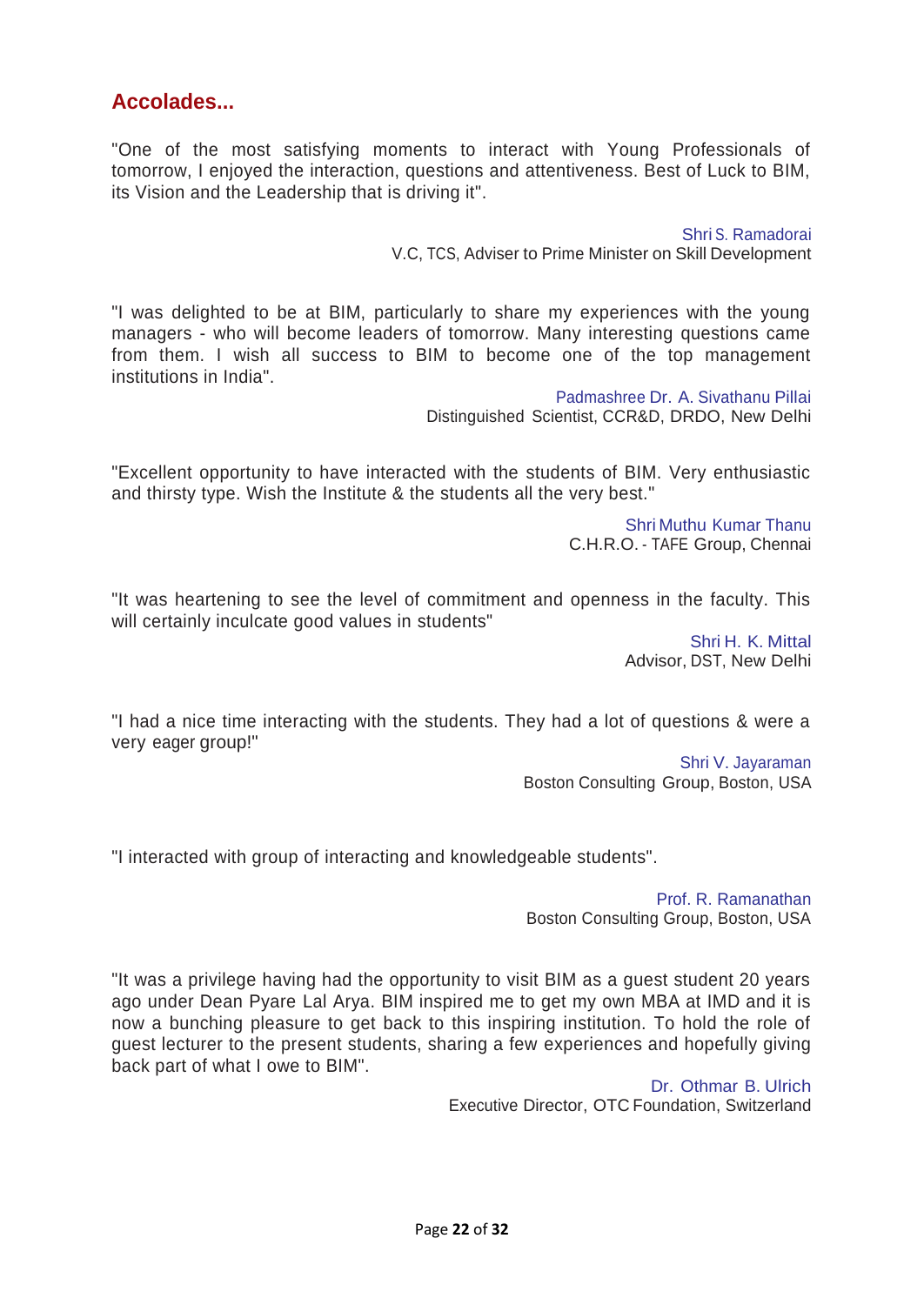"It was my pleasure to be here. I have heard about the Institute and have a great respect and regard for C. Subramanian. Because I worked closely with him for the Green Revolution and White Revolution."

> Shri Roger C. B. Pereira Roger Pereira Communications, Mumbai

"It was a great experience to interact with the bright students at BIM"

Jayant V. Pendharkar TATA Elxsi limited, Mumbai

"I thoroughly enjoyed my lecture here. The students were extremely interactive and asked very penetrating questions. I am very impressed."

> Sri Nalini Ravishankar Professor of Statistics, University of Connecticut

"I enjoyed meeting the students and faculty. I hope my talk made sense, but I feel that in a globalized world, collaboration is the most important issue. BIM was a great example."

> Claude Arpi Auroville, Puducherry

"I enjoyed interacting with a vibrant set of students. I hope to visit again and set up collaborative activities."

> Shri V. L. Narasimhan Department of Computer Science, East Carolina University

"It has been a privilege to be here amidst youngsters brimming with enthusiasm and intellect. I wish all the best for this esteemed institution.

> Dr. R. K. Kakkar I.R.S Commissioner of Income Tax, Tiruchirappalli

"It was an honour to interact with your wonderful students on US-India Trade. I hope to return."

Shri James Golsen PCO – American Consulate, Chennai

"I enjoyed being with students of BIM. It was extremely interactive and energetic; very sharp minds. It was a pleasure to be with you".

> Shri V Suri Head-Strategy, Murugappa Group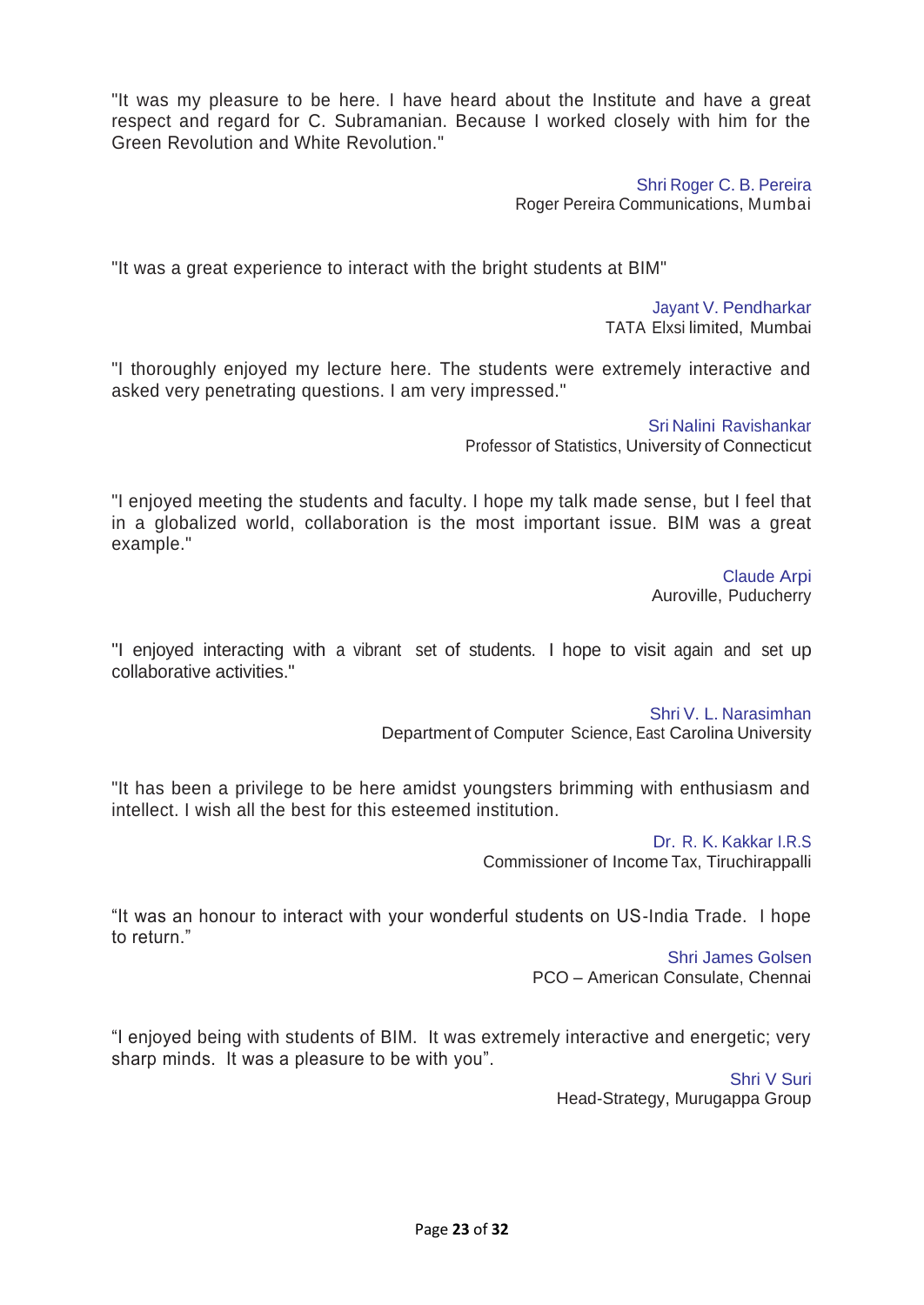# **CECMAR [Centre for Contemporary Management Research]**

BIM has been committed to excellence in providing Management education. This philosophy pervades every aspect of the Institute. Management Development Programmes, Consultancy Assignments, and Management Research are carried out on a regular basis at BIM. One of the Institute's important milestones towards this is the genesis of the "Centre for Contemporary Management Research [CECMAR]." Since its inception, CECMAR has been providing a stage for scholarly work in a splendid plethora.

# **Objective**

Centre for Contemporary Management Research (CECMAR) was established with the central purpose of identifying and analyzing emerging issues in management and disseminating the knowledge to practitioners, researchers, and students of management. It also strives to promote the spirit of quality and contemporary research among management professionals both in academia and industry.

# **Scope of CECMAR**

CECMAR is involved in all the relevant activities related to research and diffusion of knowledge pertaining to contemporary management issues. In pursuit of this ideal objective, the centre is involved in:

- $\triangleright$  Active research under the guidance of eminent management scholars and thinkers, leading to research publications and degrees
- $\triangleright$  Publishing a quality peer reviewed bi-annual journal under the name "The Journal Contemporary Management Research"
- Periodic conduct of Conferences, Workshops, Seminars, and Special Lectures by leading personalities to share the knowledge gained through rigorous research
- $\triangleright$  Encouraging students to take up management research in a systematic manner
- $\triangleright$  Build up knowledge networks with other research centres and create a research database.
- $\triangleright$  Providing assistance to industry and other institutions through research solutions.

# **ATHENAEUM**

'Athenaeum' is an international conference on management research conducted every year by the "Center for Contemporary Management Research (CECMAR)." This conference is a confluence of academicians, practitioners, researchers and students where varied topics on contemporary management issues are discussed and deliberated. The event showcases scholarly work from academia and industry on the same platform, providing a professional forum of idea interchange.

The mission of ATHENAEUM is to promote a network of professional researchers in Asia-Pacific, Middle-East, Europe and Africa by encouraging, guiding and helping researchers to improve their research quality and offer constructive suggestions/feedback/inputs so that their manuscripts evolve as standard works, to get published in high-impact journals.

Athenaeum has carved a niche for itself in the management research space as being an effective forum to discuss ideas in contemporary management, sowing seeds of innovation and development. Earlier editions of Athenaeum have seen large scale participation from academic and non-academic worlds. [\(http://athenaeum.bim.edu/\)](http://athenaeum.bim.edu/)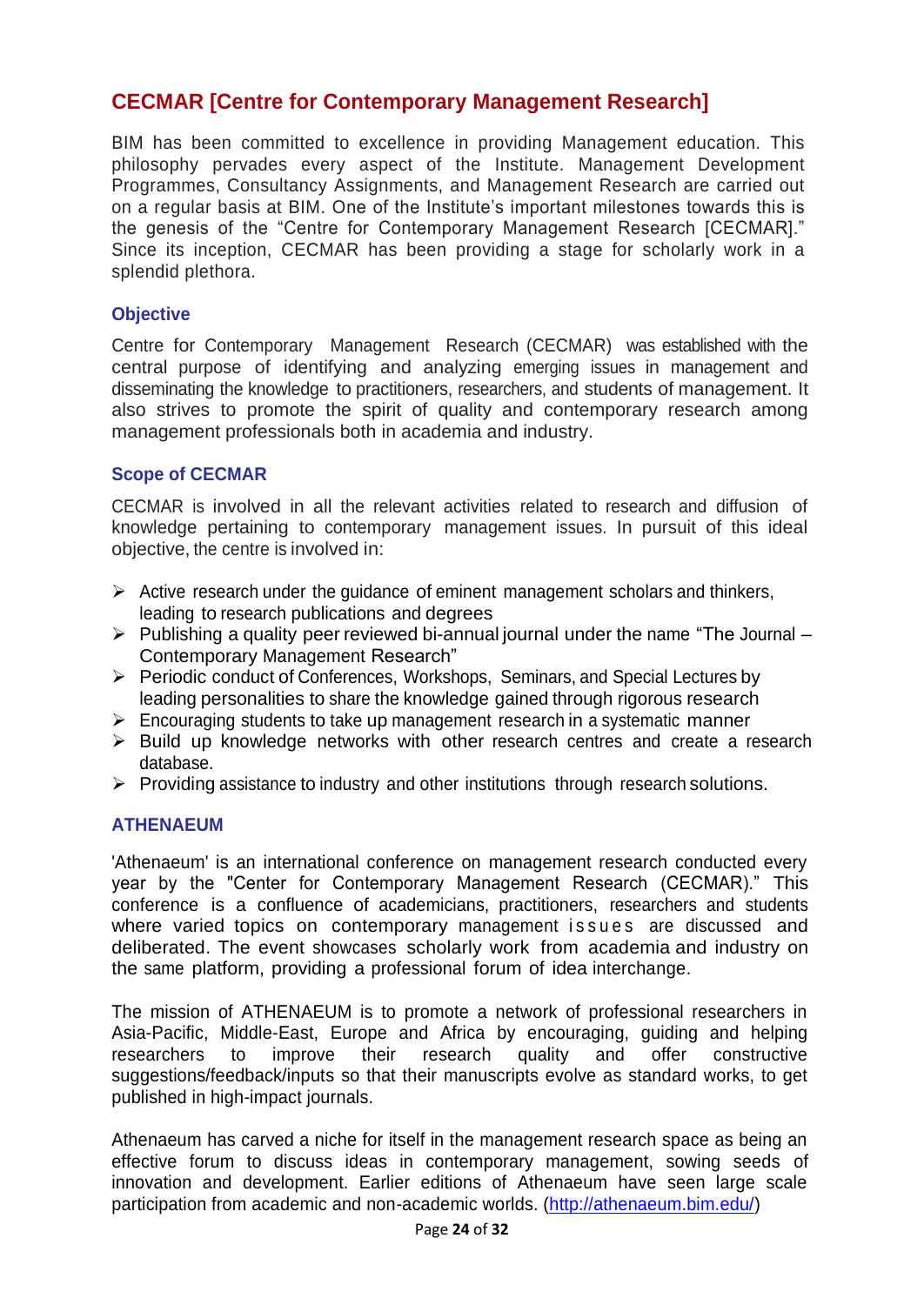Each year, Athenaeum has seen a marked increase in the quality and quantity of research papers received from around the world. Much of the success was due to the participation and contributions of eminent scholars and practitioners from around the globe.

The 8th International Conference (Athenaeum) on Management Research will be held on 9th and 10th February 2018 at Chennai.

# **JOCMAR [Journal of Contemporary Management Research]**

True learning does not occur unless and until knowledge is shared. Therefore, a bi annual journal is published by the Centre. The journal publishes original research papers and articles on topics of contemporary management research. Articles from the corporate world, case studies and book reviews alsoform part of the journal.

The journal has been consistently presenting a bouquet of research papers since 2007. CECMAR has included THE JOURNAL in the EBSCO and PROQUEST databases and is in the process of including it in other leading databases such as Cabell's Directory and Scopus.

Industry Tie-ups: CECMAR had tied-up strategically with BHELSIA, TREC-STEP and Info-Dev [World Bank Project] in the past and some of the projects are ongoing.

# **Seminars / Conventions**

# **Crescita 2017**

Crescita 2017, the flagship event of Bharathidasan Institute of Management (BIM), Tiruchirappalli kick-started on 22<sup>nd</sup> October 2017 at Sangam Hotel, Tiruchirappalli. The day witnessed two events - BIM Quest and Isai Kaveri; and CXO Connect session on  $6<sup>th</sup>$ November 2017 at Sangam Hotel, Tiruchirappalli.

#### **BIM Quest 2017**

BIM Quest - A National Level Business Quiz for corporates hosted by one of the finest quiz masters of the country Mr. Barry O' Brien. A total of 980 teams from the corporate,



each team comprising of two members, participated in the online quiz preliminary round. The top 6 teams that made into finals were from **Amul, ICRA, Walnut, The Hindu, TCS, Infosys** and **Sai Mitra Construction**. The quiz event saw a mind-boggling performance from the contenders. Eventually the team '**Ignorance is Bliss**' emerged as WINNERS, and were awarded prize money worth Rs.50000. Team 'Master Blaster and

Grand Master' comprising of BIM alumni from ICRA and corporate personnel from Walnut finished runners up as they bagged Rs 25,000 prize money.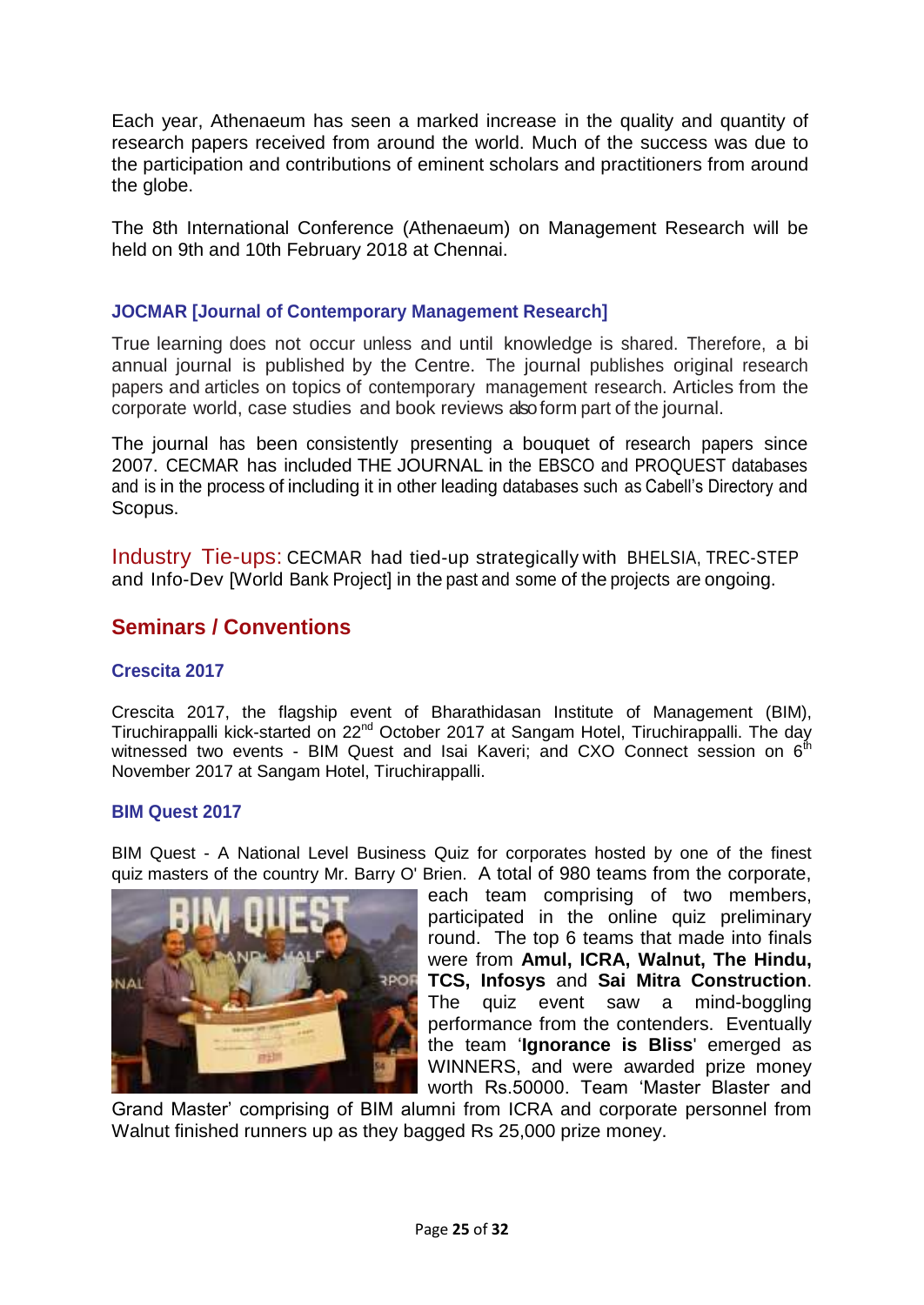# **ISAI KAVERI 2017**



Trichy's Music loving audience were in for a treat yesterday, when the world renowned Violin Sisters - Dr. Lalitha and Dr. Nandhini captivated their hearts and minds through a **'Trans Global Fusion'** concert. They have just returned from a successful musical tour across 8 countries in Europe and they hold the pride of introducing Carnatic Music to the European audience.

The Violin Sisters were accompanied by Mr.Gabriel from Brazil on the keys, Ms. Karina

Colis from Mexico on the drums, Mr. Shashank Venkatesh on guitar, Mr. Shanthakumar on the Thavil and their mother and Guru Smt. Subbulakshmi Muthuswamy who was the conductor of the concert.

Their performance was an amalgamation of diverse genres of music such as Jazz, African music and Folk, beginning with their Signature tone – "Revelation". They also rendered a piece "Thinking of you", dedicating it to their spiritual guru. One another remarkable piece was the "Brazillaintica" which brought South Indian, Brazillian and Mexican styles together.

The entire performance was enthralling and was a memorable experience for the audience. This event marked the fifth edition of 'Isai Kaveri', the annual classical music extravaganza.

#### **CXO Connect session**

CXO connect was conducted by BIM Trichy in association with Confederation of Indian Industry (CII) and Young Indians (YI). It creates a platform for students to interact with business leaders and take away the insights of industry practices. The welcome note was given by Shri A S Ananthakrishnan, Vice Chairman, CII Trichy Zone, elucidating the importance of corporate interaction with students and it's influence on understanding business context. Our Director, Dr. Karuthiah Pandian also addressed the group on the



dynamics of business decisions and the impact of technological advancements in business.

Dr. V Damodaran, Chief Executive Officer and Managing Director of Ameex Technologies, the chief speaker of CXO connect spoke on how global perception of Indian economy has changed over time. He touched upon how digital disruption has affected business and about the advent of recent technologies. He threw light on the significance of

forthcoming technologies like Artificial Intelligence, Machine Learning, Analytics and how they will be dominating in transforming the conventional business practices.

The event was followed by CRESCITA later in the day which saw eminent speakers from industry and academia sharing strategic insights into the future. The speakers of the day were Mr. K. Swaminathan, founder and CEO of Aspire ventures, Mr S Suresh, Managing Director EID Parry (India) Limited, Mr. CK Kumaravel, CEO and Co-founder Naturals Salon & Spa and Dr. P Vijayaraghavan, Professor (Retd.) DoMS, IIT Madras.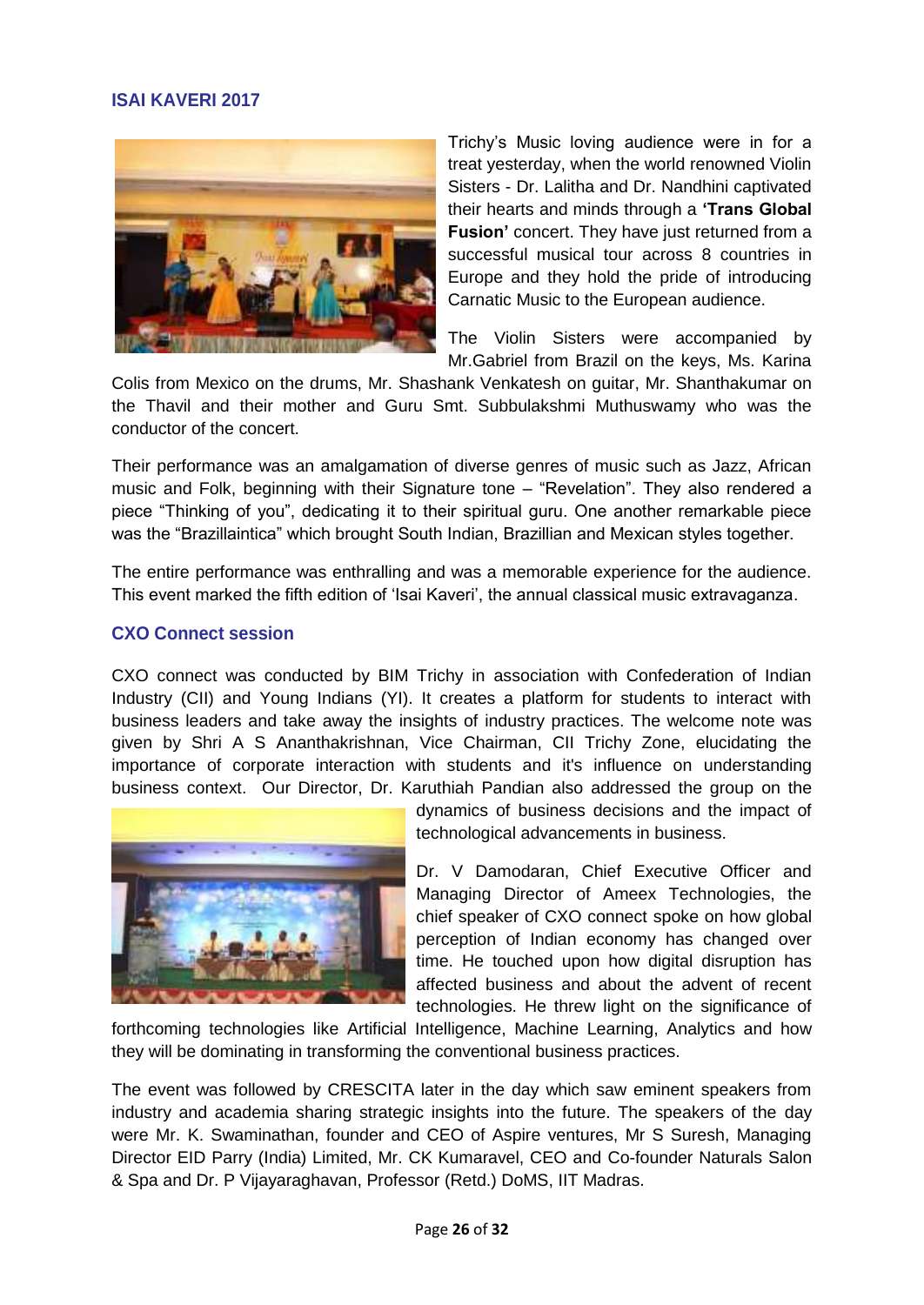The events were an enriching experience for the students as they enthusiastically interacted with the key personnel.

# **Life at BIM**



Life at BIM is a harmonious blend of education, learning and recreation. The daily schedule is packed with demanding but enjoyable live case discussions, interactive class room sessions and debates on a vast array of current academic fields. BIM encourages its students to develop a good sense of camaraderie coupled with an ability to lead. It cultivates sharp

business concern with a strong inclination towards principles and values. Living in such a vibrant campus can be a cultural change by itself.

# **The "Beyond Academics" Thrust**

The environment of the Institute is a catalyst in the self-development of the students in realms beyond academics. Many co-curricular activities are structured for this purpose.

# **Administrative Staff**

A group of 30 members of Staff look after the administrative, accounting, secretarial service and support functions at BIM. The credit for the smooth day to day functioning of the Institute goes to them. The competence and the sense of mission they bring into their work goes a long way in making BIM a special place.

# **Competitions participated and won by BIM Students in the years 2014-2015, 2015-2016 and 2016-2017 (till September 2017):**

- \* Swathy & Vignesh of Batch 33 won 1st Place in Marketing conundrum conducted by SIMS, Pune in September 2017.
- Balaji R, Sundarachozhan S, Praveen Kumar S of Batch 33 are Runners in Board Room CXO Challenge organised by Indian Terrain in association with BLoC in August 2017.
- Mithun & Premsai P T of Batch 33 who were in Top 100 out of 14000 in EY Global Delivery Services Careers organised by Ernst & Young in August 2017
- Rohitashva, Surya & Vasudeva The 3 Musketeers of Batch 34 are Campus Winners of Ingenious Infosys organised by Infosys in August 2017.
- Sridhar J of Batch 34 won 1st Place-Wild Card of Ingenious Infosys organised by Infosys in August 2017.
- PPS, Rahul N K,Syed Suheil, Vibesh K V of Batch 34 are Campus Winners of Infosys Ingenious 2017 organised by Infosys in August 2017.
- Prasanth G and Anitha K of Batch 33 won 1st Place in Data Hackathon organised by Fiind in February 2017.
- Premsai P T & Vijay Anand of Batch 33 won 3rd Place in Sim-encounter organised by IIM-Raipur.
- Aravind S, Anisha Fathima, Devarshi Patel of Batch 33 have won second place in "Sastra Optimo- Marketing" competition conducted by IIT-M, DOMS on 31st December 2016.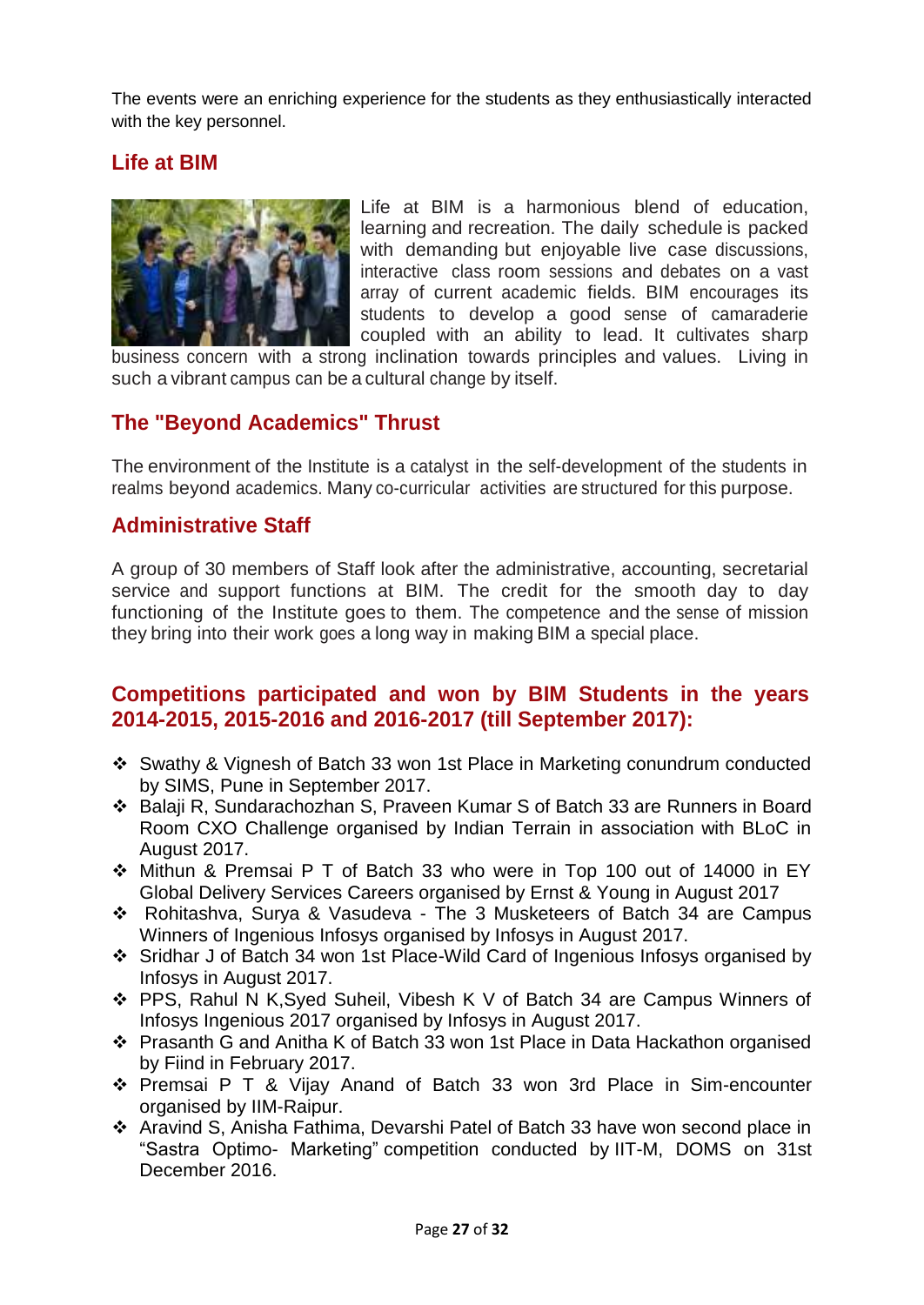- Mary Julia, Mohd Fazil, Ashif , K.Subbhu, Arun Kumar of BIM 33 Won First Prize in Illume Organized by Raane Group on 23rd November 2016.
- Prasanth Jones, Govindarajan, Azarudheen, Shanmuga Sundhari, Deepika Vadivel of BIM 33 won Second Prize in Illume Organized by Raane Group on 23rd November 2016.
- MithhunnRhaam, GopikaShree, ArunRaj and Krishna Bharathi of Batch 33 have won third place in "Smart City Design – Confluence 2016" conducted by IIM Ahmedabad on 12th November 2016.
- Mhonika Bharathi, Arjun Suresh, Sibi Suren of Batch 32 Won Third Prize in Prakalp – IT case study Organized by IIT,Bombay in November, 2016.
- Arvind Babu M.C of Batch 33 won Second Place in GLADIATOR-Xpressions'16 organised by XIMB from 11-13, November 2016.
- \* K.Sindhura, Srinivasa Jagan of Batch 32 won First Place in Unmarketable Marketing Event organised by MICA in November 2016.
- Mary Julia, Mohammed Fazil, Ashif of Batch 32 Won First Prize in Sketches organized by Asian Paints in November 2016.
- Mary Julia, Mohammed Fazil of Batch 32 won Second Prize in Consulting Czars organized by IIM, Trichy on October, 2016.
- Shanmathi, Gopika and Nivedithaa V of Batch 32 won first prize in Buzzar-Samanvay (Marketing event) conducted by IIT-Madras (DOMS) on 16th October 2016.
- Mayur Tandon, Vijayaraghavan .V and Vidhya M of Batch 32 won 2<sup>nd</sup> prize in Buzzar- Samanvay (Marketing event) conducted by IIT-Madras (DOMS) on 16th October 2016.
- Mary Julia and Mohammed Fazil of Batch 32 won the Marketing competition conducted by Giftistree (October 2016)
- \* Prachetha and Ashif of Batch 32 won 1<sup>st</sup> place in YUKTHI (case study competition) - Dhruva organised by IIM-Tiruchirappalli (October 3-9, 2016).
- Govindaraj & Azarudheen of Batch 32 won 2<sup>nd</sup> place in YUKTHI (case study competition) - Dhruva organised by IIM-Tiruchirappalli (October 3-9, 2016).
- Ashiq, Preethi and Prakash of Batch 32 won the 2nd Place in Consulting Czars organised by IIM-Tiruchirappalli (October 2016)
- Nissanka Parvath, Preethy Raghu, and Siddharth of Batch 32 won 2<sup>nd</sup> prize in "Parivarthan-cause marketing" organised by IIM-Ahmedabad (September 30, 2016)
- Mary Julia, and Mohammed Fazil of Batch 32 won the 1<sup>st</sup> Place in Vista-Sparsh organised by IIM-Bangalore (September 25, 2016)
- ❖ Hariprsanth, Thirumurugan, Prasanth A, and Shivaranjan of Batch 32 won 2<sup>nd</sup> place in MMA B-Plan Competition organised by MMA, Chennai (September 24, 2016)
- Hariprasanth, Prassana, Ramki, Lokeshwaran, Gurushankar, and Jaiprasanth of Batch 32 won the 2<sup>nd</sup> place in "Vista-Bidwiser" organised by IIM-Bangalore (September 23, 2016)
- Gaurav Kulkarni, Ashika S, Vaibhav and Ankit Gupta of Batch 32 won the 3<sup>rd</sup> place in "Agora- Halla bol bech dalo" organised by IIM Ranchi (September 4, 2016)
- Shivashanmugam of Batch 32 won 2nd place in "Celebretio- Stock selection Model" organised by IIM Shillong (August 23, 2016)
- Shivashanmugam of Batch 32 won 1<sup>st</sup> place in "Global Industry Analysis" organised by IIM Shillong (August 17, 2016)
- Rahul Boya of Batch 32 placed in Top Ten in "Ayurvet RMAI Awards" organised by Rural Marketing Association Of India (July 2016)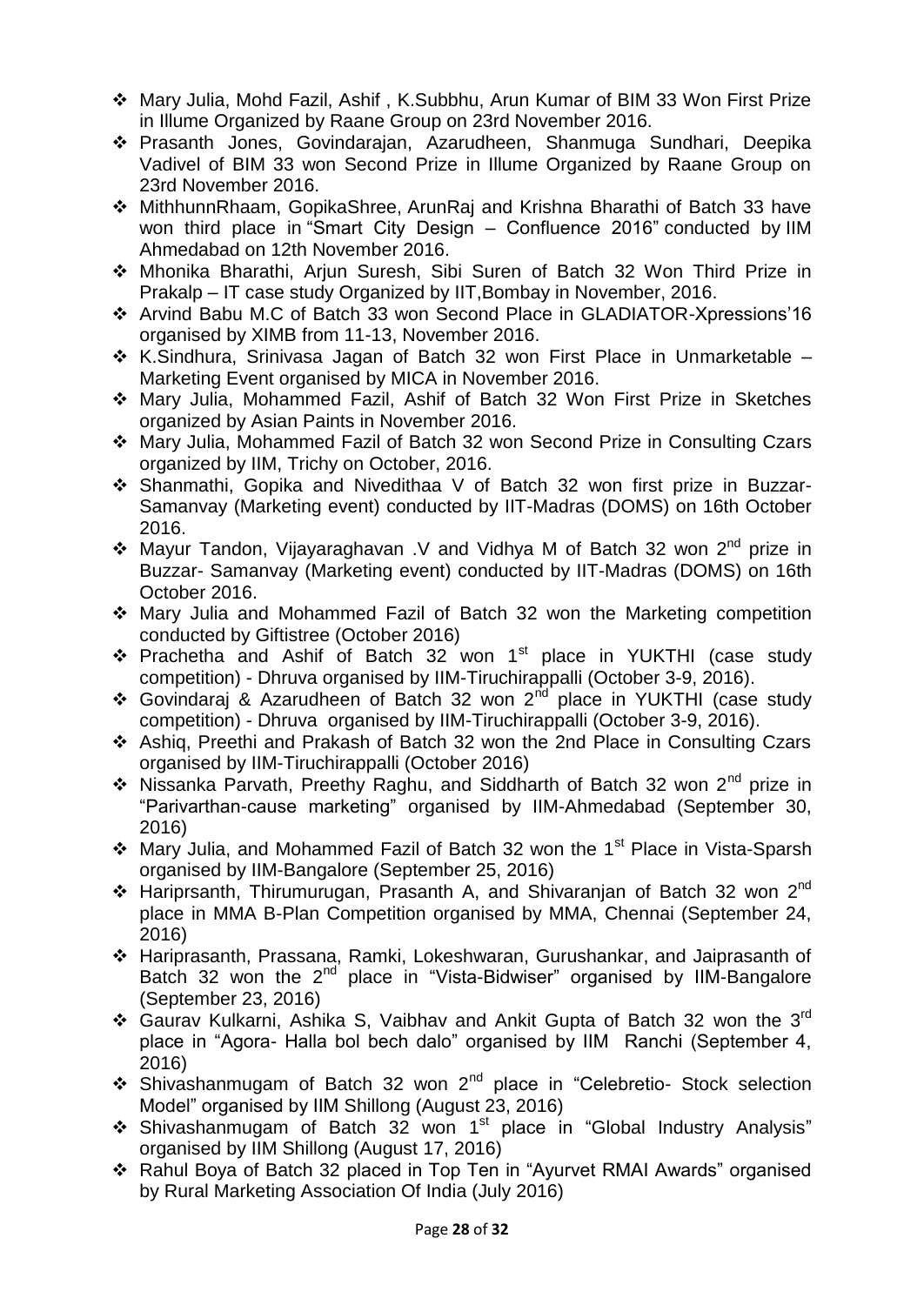- The team 'On Your Mark' comprising of Shanmati S, Ramkumar J.R, Pracheta and Dhivakar K of  $32^{nd}$  Batch won the second place in a National Level Sales and Marketing competition conducted by Knappily Media Private Limited (September 3, 2016). The event comprised of 3 rounds where marketing fundamentals were tested along with practical exposure of making a sales pitch in the college campus and a year-long marketing plan to enhance it further.
- Ashig, Preethi and Prakash of Batch 32 won the 1<sup>st</sup> place in event ABHIYAAN conducted by IIM Raipur in January 2016
- \* Karthik C and Sreehari R of Batch 32 won the event AD HONOREM, a valuation based case study competition conducted by the Finance Society of FMS, Delhi (February 2016).
- Monish and Jai Prasanth of Batch 31 won in the ET in Campus (ETiC) Quiz held in Trichy in a contest that saw a f keen fight among six competing teams.
- The team "Animal Spirits" consisted of Thirumurugan, Shivaranjan, Hari Prasanth, Prasanth of Batch 32 won first prize in YUTRY 2016, Startup competition conducted as a part of YUTRY-National Conference on Entrepreneurship–Sharpen Your Saw hosted by CII - Young Indian on 22 & 23rd January 2016.
- Ashif.A & Mohamed Fazil of Batch 32 achieved the Runner Up position in "YUKTI" during ACTURUS 4.0 an annual business festival of IIM Tiruchirappalli
- Thirumurugan P, Sivaranjan M, Hari Prasanth Y & Prasanth A of Batch 32 grabbed the second prize in "Backwaters'15" B Plan contest conducted by IIM Kozhikode.
- Nitya Devi of Batch 31 won first place in "HR Whiz" contest conducted by TCS
- Sowmya and Bhavana of Batch 32 have won 1<sup>st</sup> place in "Product Innovation and Sales pitch" conducted by IIM Udaipur.
- Sahana G of Batch 31, Praveen S & Nissanka P of Batch 32, have won the Second Place in "Prakalp" - IT strategy contest conducted by SJMSOM, IIT-Mumbai.
- Vignesh G & Vignesh KB of Batch 31 have won the Second Place in "Avenues " Analytics Event conducted by SJMSOM, IIT-Mumbai.
- Mahmood Sulthan, Prethive & Pradheep Kumar M of Batch 31 have won the Second Place in "IPL Strategy formulation" conducted by SJMSOM, IIT-Mumbai.
- \* Karthik MSS and Giridhar S of Batch 31 have won 2nd place in "M&A Case solving**"** contest conducted by MDI Gurgaon.
- Surendhar V and Bharathidasan V of 31<sup>st</sup> Batch secured second prize in 'Vitt Neeti' conducted by IIFT during 4-6 September 2015. The event was held in 3 parts. The first round was an online quiz. Fifty teams were selected to round two, where the teams were tested on their stock trading prowess on ICICI Direct Virtual Stock Trading platform over a span of week. Five teams moved to the final round, where our students presented a case analysis to the judges. Kudos to the team.
- $\div$  Archana S and Saumya Singh of 31<sup>st</sup> Batch secured first prize in 'Truly Madly' which was conducted from 8 July to 9 Aug. 2015.
- Praveen Salim and Aravinth.S of 31<sup>st</sup> Batch won third prize in "Samriddhi"- Live marketing case study competition held at GIM, Goa on 19 Sep. 2015.
- Shanmughaprabhu D, Vignesh K.B and Vignesh S of 31<sup>st</sup> Batch came first in "KRUNCH"- Analytics Quiz Conducted by IIT-M on 29 Sep. 2015.
- Vasudev, Rathana Sabapathy and Ragothaman of 31<sup>st</sup> Batch won second prize in 'FinSpin' conducted by IMT ,Ghaziabad on 17 Oct.,2015
- $\div$  P.R.Sriram and D .Shanmugha Prabhu of 31<sup>st</sup> Batch won first prize in "Hriith" conducted by IIT-Madras on 25 Oct. 2015.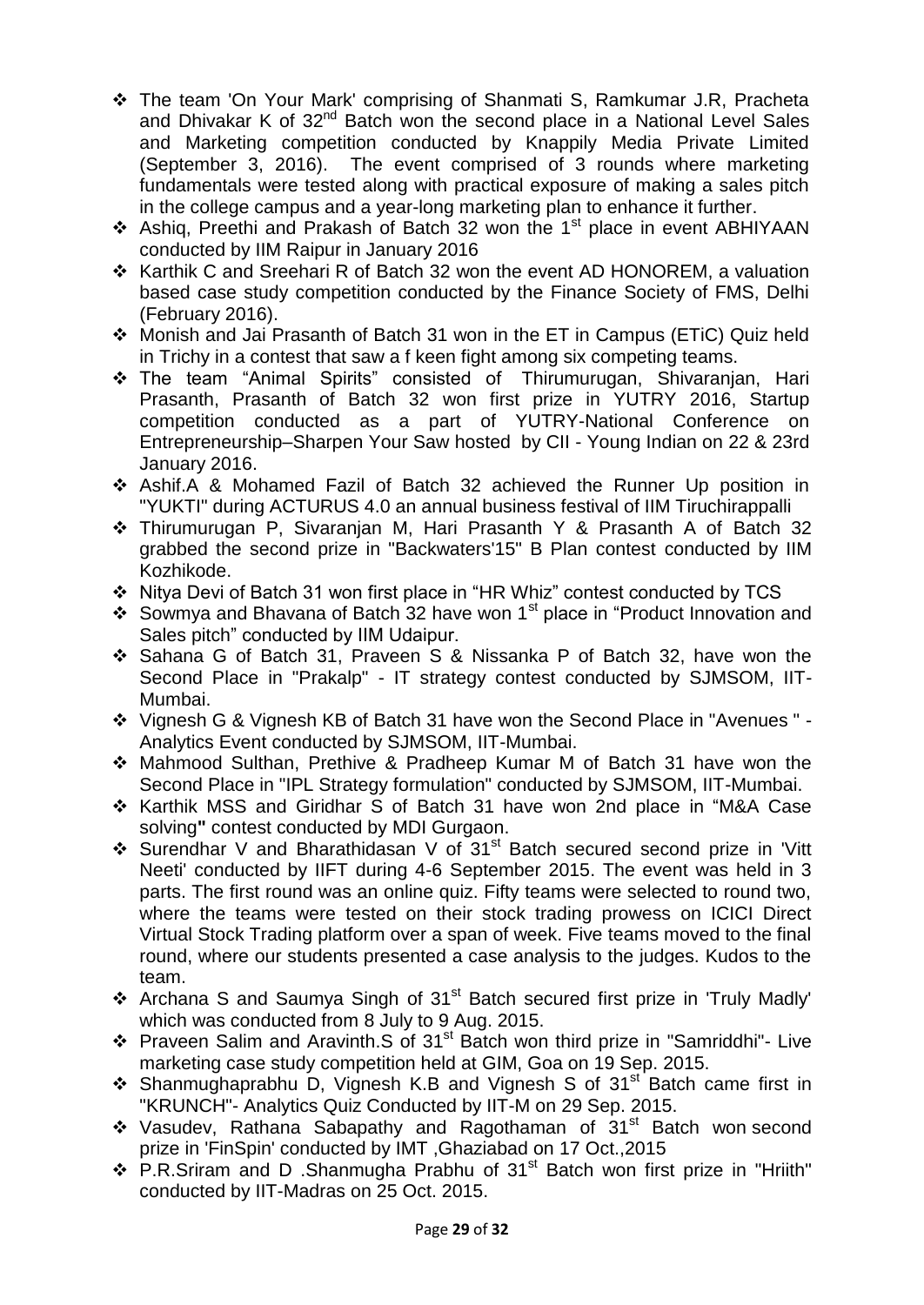- $\cdot$  Bhavani Sridharan and Thanish Mohammed J of 31<sup>st</sup> Batch won the first place in the 14<sup>th</sup> Annual MMA Student Convention-Paper Presentation contest entitled 'Winning Strategies of Strong Brands'.
- BIM Student Team among Winners of the Spring 2015 Capstone Business Simulation International Challenge. Ms. Sahana Priyadharshine Danasekaran, Mr. Venkat Parthasarathy, & Mr. Manoj Paulraj of  $31<sup>st</sup>$  Batch are among the Winners of the Spring 2015 Capstone Business Simulation International Challenge. Hearty congratulations to the team.
- Students of Batch 31 of BIM, Ms. Archana S, Ms. V P Lakshmi and Ms. Singh Saumya Saurabh secured First place in 'Mark-E-Diction' organised by DMS, IIT Delhi. The event involved contests like Quiz, Making a Poster and getting Facebook likes + Case analysis and Case presentation + Q&A session and was held on 22 Feb. 2015.
- Baskar S, Tanvi Lamba and Shivam Gupta of  $30<sup>th</sup>$  Batch won the Marketing event conducted by IIM, Tiruchirappalli.
- $\div$  Harika V, Swati Pandey and Sudharsahan S of 30<sup>th</sup> Batch stood second in the Marketing event conducted by IIM, Tiruchirappalli.
- Pranesh R of 30th Batch won the First Place for Articles on "Banking Licence to NBFCs" organized by SCMHRD.
- Shanmugaprabhu D, Ashwin karthic, and Arunkumar R of 31st Batch won 3rd prize in Marketing Strategy competition conducted by Tentacle Technologies, Malaysia
- Sriram P R of 31st Batch stood second in Arohan 2014 organised by NITIE, Mumbai
- Sriram P R of 31st Batch won second prize in SAY organised by NITIE, Mumbai
- Sriram P R of 31st Batch stood second in the Emoveré Online Photography Contest (Quest 2014) organised by XIME, Kochi
- Thiyagarajan S T and Jayashree Santhanam of Batch 30 secured 2nd place at Arcturus organised by IIM, Tiruchirappalli
- Manoj Paulraj, Anitha Palaisamy, Vivek Muralidharan, and Dharanija Rajendran of Batch 30 won the B-Plan competition organised by IIT, Madras
- $\cdot$  Premnath V and Venkat P of 30<sup>th</sup> Batch secured 1<sup>st</sup> place in Ashwamedh conducted by IIT,Mumbai
- Vignesh S and Dinesh M secured first place in the event called 'PARISHRAM' conducted by IIT Kharagpur. The event is aimed at involving the students from various parts of the country to provide original and practical solutions to the issues faced by NGOs and Rural Development issues.
- Nithya Devi G A, Vikraman P of 30th Batch presented and published a paper titled " "School Dropouts and Societal Adjustment" in "AH-CON"(Adolescent Health Conference) conducted by Madras School of School Work, Chennai on  $23<sup>rd</sup>$  & 24<sup>th</sup> January 2015. The paper highlights a pattern of low peer and parent attachment score than graduated youth, suggesting that both peer and parent attachment plays an influential role in Emotional Disorders.
- Thanish M and Praveen Salim of Batch 30 secured 1st place at Zest-athon at SCMHRD, Pune.Zest-athon is a Case Study competition where participants were given a Tata Motors case study and asked to prepare a marketing plan for Tata Motors' new car "ZEST"
- $\div$  Sriram P R of 31<sup>st</sup> Batch secured First Prize in Imperium (Photography contest) conducted by MDI Gurgaon.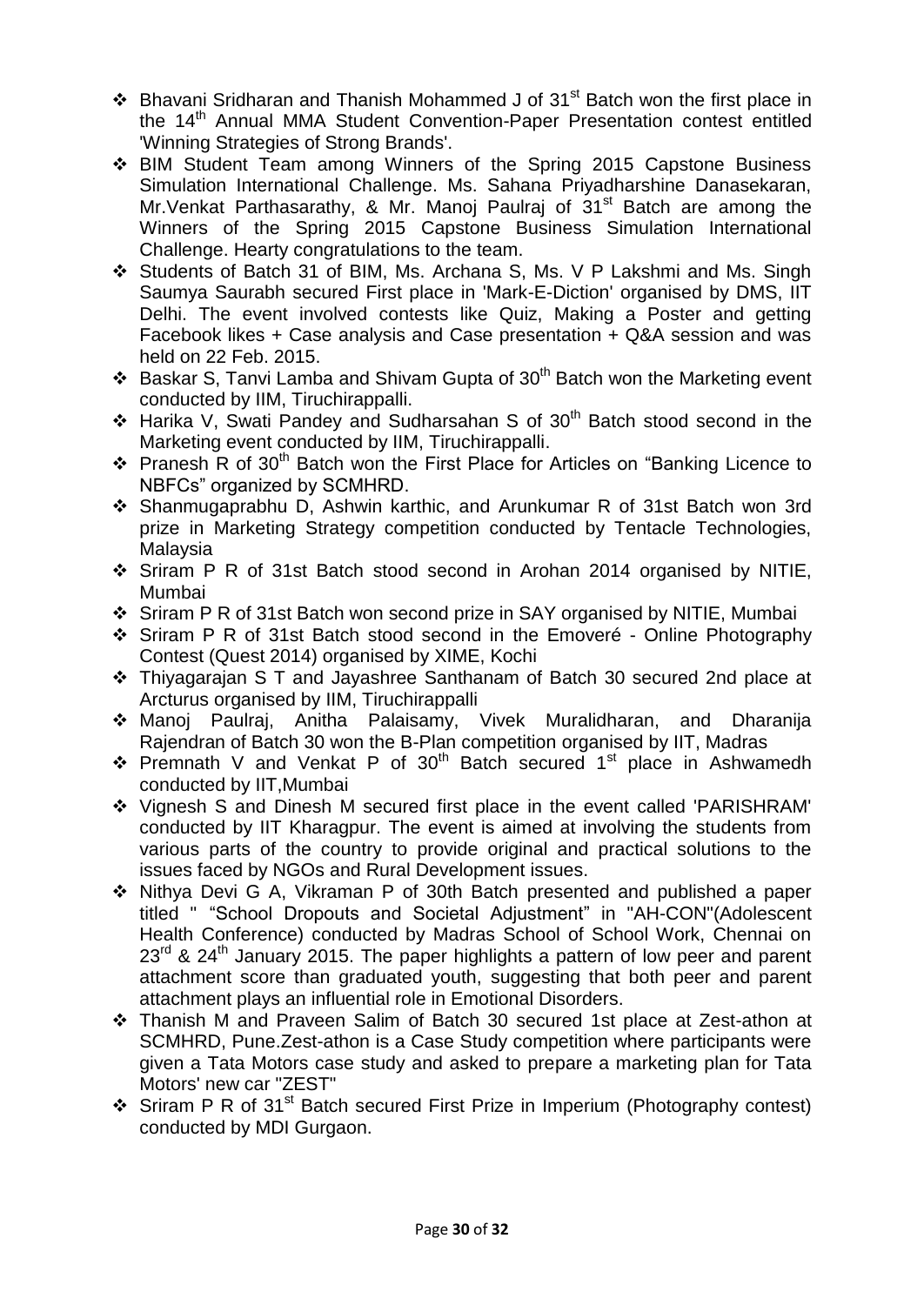| Batch 35 (2018-2020) |                                                             |              |                |
|----------------------|-------------------------------------------------------------|--------------|----------------|
| S.No.                | <b>Particulars</b>                                          | I Year (Rs.) | Il Year (Rs.)  |
| 1                    | <b>Admission Fee</b>                                        | 2750         | $\overline{0}$ |
| $\overline{2}$       | Recognition fee **                                          | ##           | $\Omega$       |
| 3                    | <b>Tuition fee</b>                                          | 512530       | 548400         |
| 4                    | Knowledge facilities                                        | 29540        | 31600          |
| 5                    | Welfare activities including<br><b>Placement Assistance</b> | 19370        | 20700          |
| 6                    | <b>Books and Course materials</b>                           | 19370        | 20700          |
| $\overline{7}$       | <b>Computer and Internet</b>                                | 12850        | 13830          |
| 8                    | <b>Examination fee</b>                                      | 19260        | 20600          |
| 9                    | #<br>Accommodation & Water Charges                          | 39060        | 41800          |
| 10                   | <b>Caution Deposit</b>                                      | 10000        | $\overline{0}$ |
| 11                   | <b>Mess Deposit</b>                                         | 5000         | 0              |
| 12                   | Subscription to Alumni Association                          | 1000         | $\overline{0}$ |
| 13                   | <b>Insurance Policy</b>                                     | 270          | 270            |
| 14                   | Special fee                                                 | 1000         | 1000           |
| 15                   | Bloomberg Businessweek B-School<br>Connection subscription  | 2000         | 2000           |
| Total                |                                                             | 674000       | 700900         |

# **Fee Structure for two-year full-time Residential MBA Programme\***

\* subject to change

| <b>** Recognition Fee</b>                 |                           |  |  |
|-------------------------------------------|---------------------------|--|--|
| For Bharathidasan University              | Nil                       |  |  |
| For Other universities within Tamil Nadu  | 190+10(Youth Development) |  |  |
| For Other universities outside Tamil Nadu | 375+10(Youth Development) |  |  |

# Based on Actual expenses incurred

**"SBI Scholar Loan Scheme" available to BIM students' upto Rs.20 Lakhs without collateral.**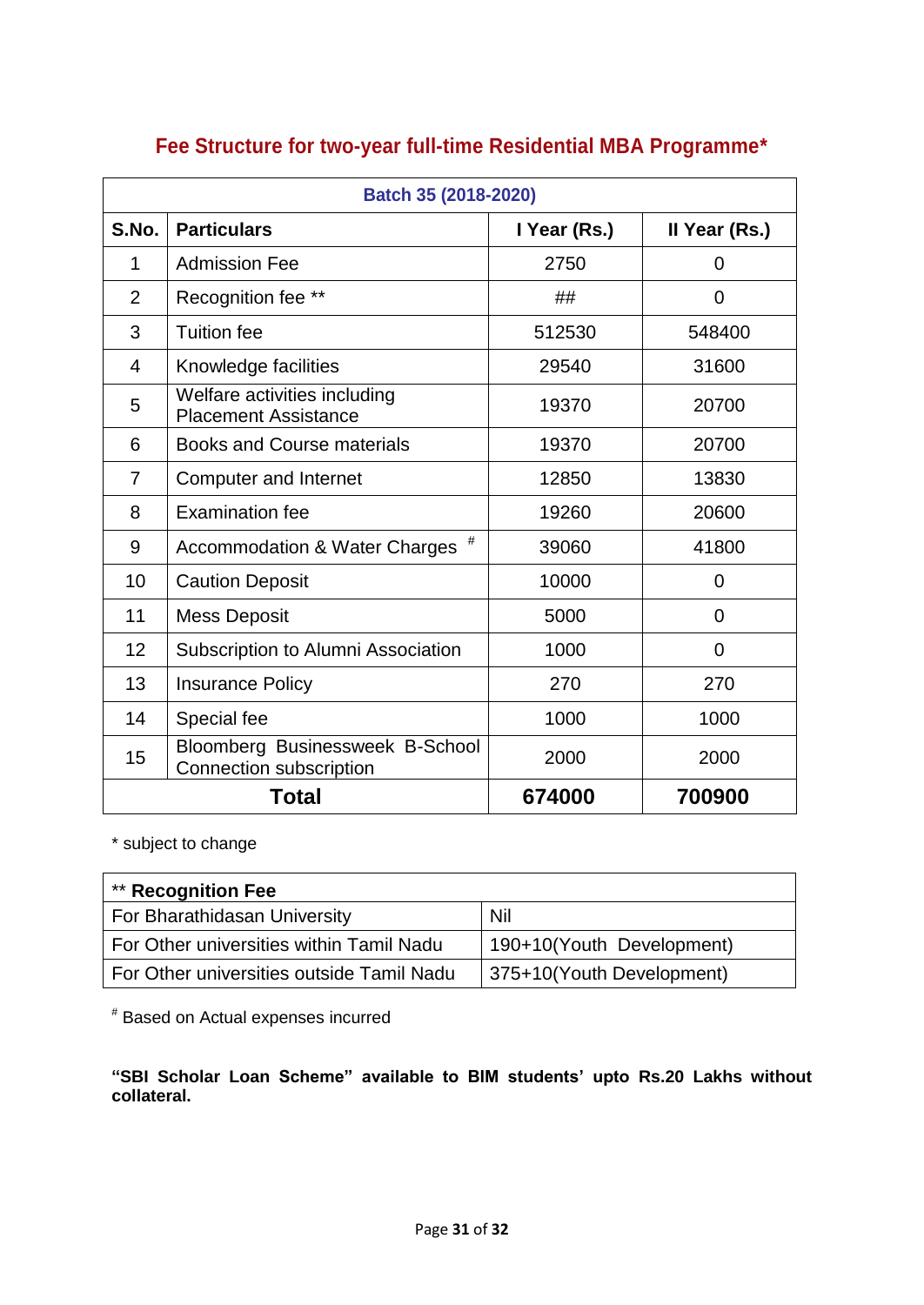# **Board of Governors**

#### **CHAIRMAN**

#### Shri T.Kannan

Managing Director Thiagarajar Mills Limited KAPPALUR - 625 008, MADURAI

#### **MEMBERS**

#### Shri Ravi Appaswamy

Managing Director Appaswamy Real Estates Limited CHENNAI - 600 017.

Dr. R. K. Raghavan IPS (Retd.), Ph.D. Former Director-CBI, Govt. of India CHENNAI - 600 007.

Shri Mohan Parasaran Former Solicitor General of India NEW DELHI

Dr. N. Kamakodi

Managing Director & CEO City Union Bank Limited, KUMBAKONAM - 612 001.

#### Shri N. Bala Baskar, IAS (Retd.)

Former Principal Adviser, Finance, Ministry of External Affairs, Govt. of India **CHENNAI** 

Shri Atul Sobti Chairman and Managing Director Bharat Heavy Electricals Limited NEW DELHI - 110 049.

#### Shri R Rajamanohar

Executive Director Bharat Heavy Electricals Limited, TIRUCHIRAPPALLI - 620 014

#### **SECRETARY** Dr. S Karuthiah Pandian, IAS (Retd.) Director / BIM, TIRUCHIRAPPALLI - 620 014.